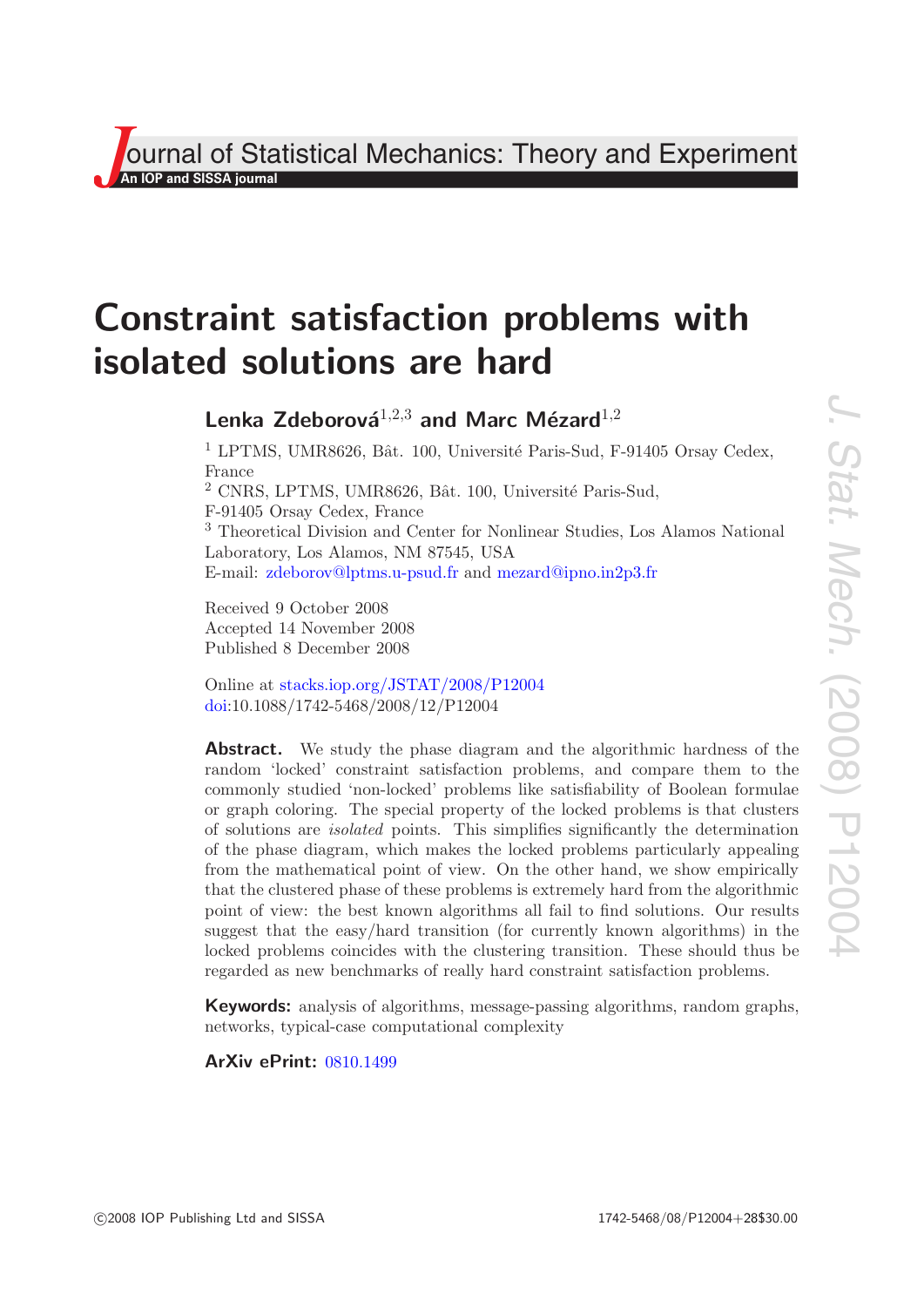# **Contents**

|    | 1. Introduction                                                           | $\overline{2}$                  |
|----|---------------------------------------------------------------------------|---------------------------------|
| 2. | <b>Definitions</b><br>2.2.                                                | $\overline{\mathbf{4}}$         |
| 3. | The solution of random occupation problems<br>3.1.<br>3.2.<br><b>3.3.</b> | 6<br>$\overline{7}$<br>-9<br>10 |
|    | 4. The phase diagram<br>4.2.                                              | 12<br>12<br>13<br>15            |
| 5. | <b>Numerical studies</b><br>5.2.                                          | 18<br>19<br>19<br>22            |
|    | <b>6.</b> Conclusion                                                      | 26                              |
|    | <b>Acknowledgments</b>                                                    | 26                              |
|    | <b>References</b>                                                         | 26                              |

# <span id="page-1-0"></span>**1. Introduction**

Constraint satisfaction problems (CSPs) play a crucial role in theoretical and applied computer science. Their wide range of applicability arises from their very general nature: given a set of N discrete variables subject to M constraints, a CSP consists in deciding whether there exists an assignment of variables which satisfies simultaneously all the constraints. When such an assignment exists we call it a solution and aim at finding it. One of the most important questions about a CSP is how hard it is to find a solution or prove that there is none. Many of the CSPs belong to the class of NP-complete problems [\[1,](#page-25-4) [2\]](#page-25-5). This basically means that, if  $P \neq NP$ , there is no algorithm able to solve the worst case instances of the problem in a polynomial time. Next to the question of the *worst case* computational complexity arises the less explored question of *typical case* complexity. A pivotal step in understanding the typical case complexity is the study of *random* CSPs where each constraint involves a finite number of variables. Pioneering work on this subject  $[3, 4]$  $[3, 4]$  $[3, 4]$  discovered that many problems are empirically harder close to the so-called satisfiability phase transition. This is a phase transition appearing at a critical constraint density  $\alpha_s$  such that for  $M/N = \alpha < \alpha_s$  almost every large instance of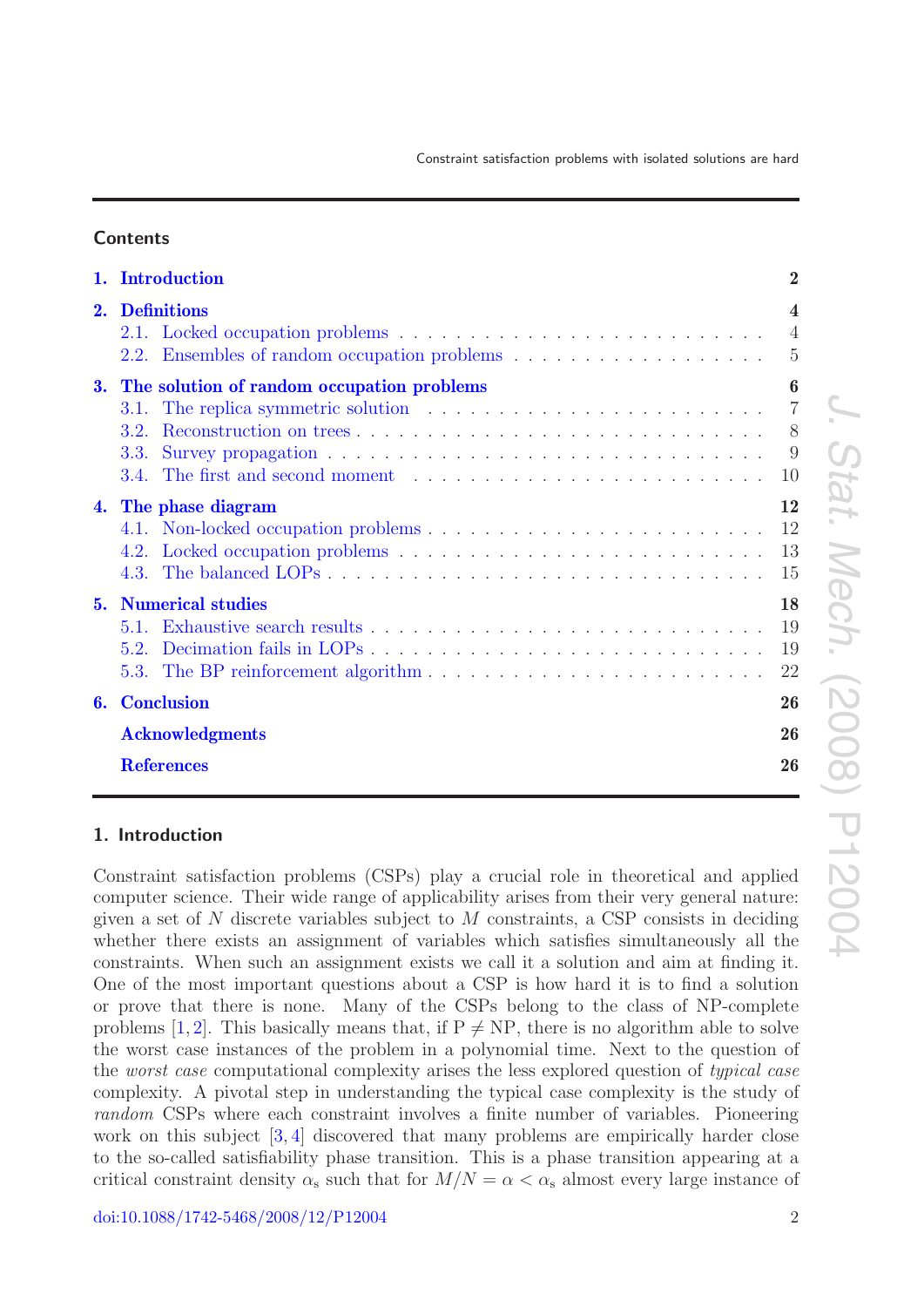the problem has at least one solution, and for  $\alpha > \alpha_s$  almost all large instances have no solution.

Studies of phase transitions such as the one occurring in the satisfiability problem are natural for statistical physicists. Indeed, the methods developed to study frustrated disordered systems like glasses and spin glasses [\[5\]](#page-26-2) have turned out to be very fruitful in the study of several CSPs. In particular they allow some structural studies which aim at understanding how the difficulty of a problem is related to the geometrical organization of its solutions. Several other phase transitions were described in this context. The most important one is probably the clustering transition  $[6, 7]$  $[6, 7]$  $[6, 7]$ , known as the dynamical glass transition in the mean-field theory of glasses. It was computed that in the region where the density of constraints is below the satisfiability threshold there exists a phase where the space of solutions splits into ergodically separated groups—clusters. Another important property of the clusters concerns the freezing of the variables. A variable is frozen in a cluster if it takes the same value in all the solutions of this cluster. It has been conjectured that the clustering [\[8\]](#page-26-5) and the freezing of variables [\[9\]](#page-26-6) are two ingredients which contribute to make a random CSP hard. But the predictions for the easy/hard transition in a general random CSP are still not fully quantitative. The present work provides further insight into this subject.

In this paper we present a detailed study of the *locked* CSPs, introduced recently in [\[10\]](#page-26-7). The special property of the locked problems is that clusters are point-like: every cluster contains only one solution. Therefore, as soon as the system is in a clustered phase, all the variables are frozen in each cluster. The clustering and the freezing phase transitions occur simultaneously. Consequently the organization of the space of solutions is much simpler than in the commonly studied K-satisfiability or graph coloring  $[6, 9]$  $[6, 9]$  $[6, 9]$ , [\[11\]](#page-26-8)–[\[13\]](#page-26-9). But at the same time, and unlike in the K-satisfiability or graph coloring problems, the whole clustered phase is extremely hard for all existing algorithms and the clustering/freezing threshold seems to coincide very precisely with the onset of this hardness.

The interest in the locked problems is thus twofold.

- (a) Locked problems are very simple: as the clusters of solutions are point-like many of the quantities of interest can be computed using simpler tools than in the canonical Ksatisfiability problem. This is in particular interesting from the mathematical point of view, because several of their properties become accessible to rigorous proofs. From a broader point of view the locked problems should be useful as simple models of glass-forming liquids because their phase diagram can be studied without any need to introduce the complicated scheme of 'replica symmetry breaking' [\[5\]](#page-26-2).
- (b) Locked problems are very hard: from the algorithmic point of view the whole clustered phase of the locked problems is extremely hard; none of the known algorithms is able to find solutions efficiently. This suggests using locked CSPs as hard benchmarks. At the same time one may hope that the performance of some algorithms will be simpler to analyze when they are applied to the locked problems, compared to the general case.

This paper is organized as follows: in section [2](#page-3-0) we define the random occupation problems and the random locked occupation problems (LOPs) on which we will illustrate our main findings. In section [3](#page-5-0) we write the equations needed to describe the phase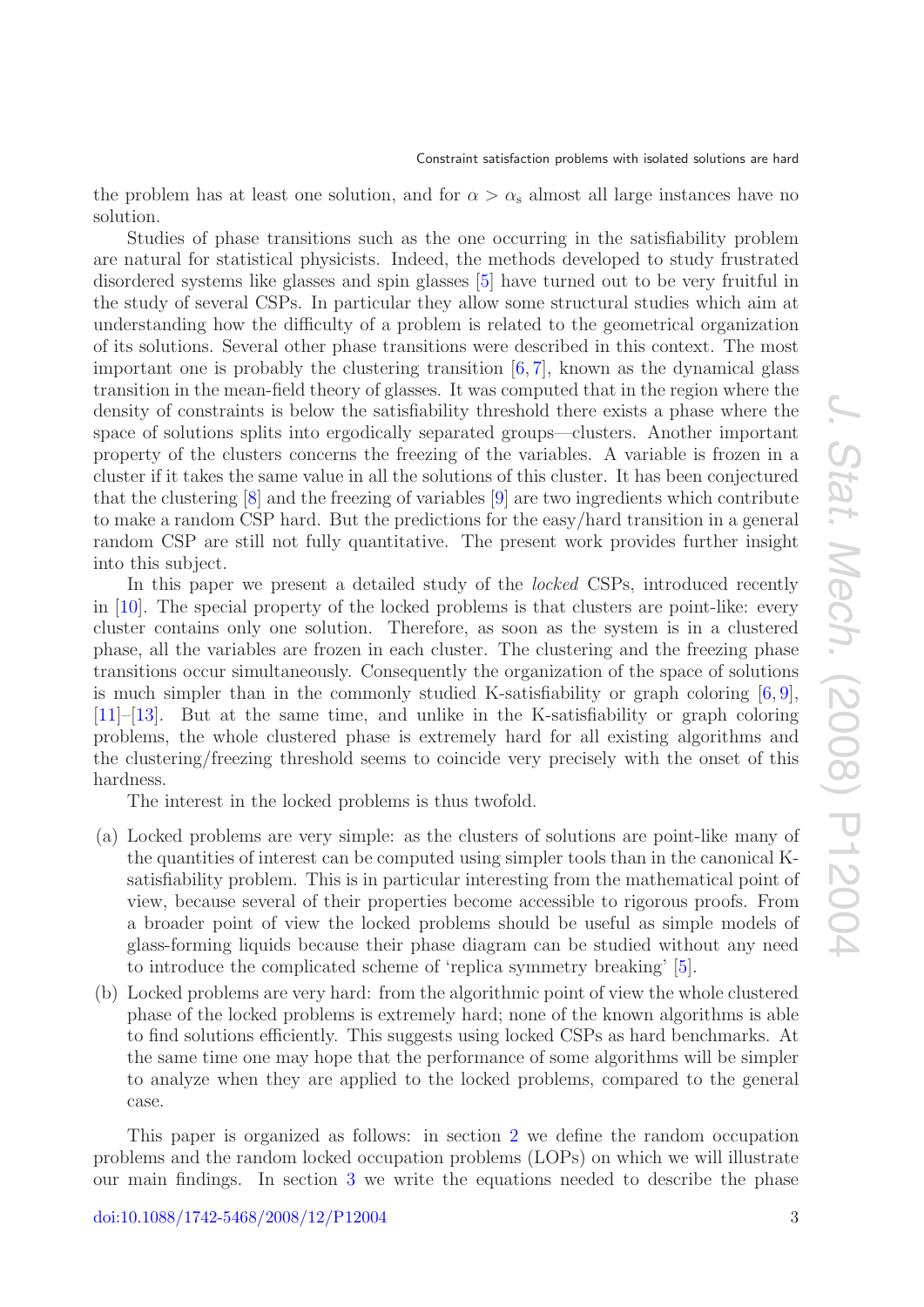diagram of the occupation problems, using well-known tools from statistical physics and probability theory. In section [4](#page-11-0) we summarize the basic properties of the phase diagram in general random CSPs and then discuss in detail the situation in the locked problems. We also discuss the class of so-called balanced LOPs which are even simpler from the mathematical point of view. Finally section [5](#page-17-0) shows our findings about algorithmic performance in the occupation problems: empirical data using the best-known random CSP solver— belief propagation reinforcement—indicates that the clustering threshold is close to the boundary between the easy and hard regions. We analyze also the non-locked occupation problems for comparison. A short summary of the results and perspectives conclude the paper in section [6.](#page-25-1)

# <span id="page-3-0"></span>**2. Definitions**

## <span id="page-3-1"></span>**2.1. Locked occupation problems**

We shall study a broad class of problems called '*occupation problems*'. An occupation problem involves N binary variables  $s_i \in \{0,1\}$  ( $s_i = 0$  is referred to as 'site i is empty' and  $s_i = 1$  is 'occupied') and M constraints, indexed by  $b \in \{1, \ldots, M\}$ . Each constraint b involves  $K_b$  distinct variables and is defined by a 'constraint word'  $A^b$  with  $K_b + 1$  bits, which we write as  $A^b = A_0^b A_1^b \dots A_{K_b}^b$ , where  $A_i^b \in \{0, 1\}$ . We denote by  $\partial b$  the indices of all variables involved in the constraint  $b$ . The constraint  $b$  is satisfied if and only if the sum  $r = \sum_{i \in \partial b} s_i$  of all its variables is such that  $A_r^b = 1$ . In other words, in order for constraint b to be satisfied, one needs that the number of occupied sites,  $r$ , in its neighborhood must be such that  $A_r^b = 1$  (this unified notation for the occupation problems was introduced in [\[14\]](#page-26-10)).

**Definition.** An occupation problem is *locked* if and only if:

- (a) For every constraint  $b \in \{1, ..., M\}$ , the vector  $A^b$  is such that, for all  $i = 0, ..., K-1$ :  $A_i^b A_{i+1}^b = 0.$
- (b) Every variable appears in at least two different constraints.

In this paper, we shall study only 'constraint-regular' problems in which all of the constraints are described by the same constraint word: for all  $b \in \{1,\ldots,M\}$ ,  $K_b = K$  and  $A^b = A$ . Furthermore, in order to focus on difficult cases, we shall only consider the occupation problems where neither the totally empty nor the totally occupied configurations are a solution, i.e. we keep to the cases where  $A_0 = A_K = 0$ . It is convenient to use the factor graph description of a problem [\[15,](#page-26-11) [16\]](#page-26-12), where sites and constraints are vertices, and an edge connects a constraint  $a$  to a site  $i$  whenever  $i$  appears in constraint  $a$ (see figure [1\)](#page-4-1). An instance of a constraint-regular occupation model is fully described by its factor graph (where all constraint vertices have degree  $K$ ) and the  $K + 1$  component vector A. The locked problems are thus characterized by the facts that (i) there are no consecutive '1s' in the word  $A = A_0 A_1 \dots A_K$  and (ii) their factor graph has no leaves.

Well-studied examples of occupation problems include:

- Ising antiferromagnet:  $A = 010$ .
- Odd parity checks (antiferromagnetic K-spin model, with  $K$  even):  $A =$  $01010 \cdots 1010.$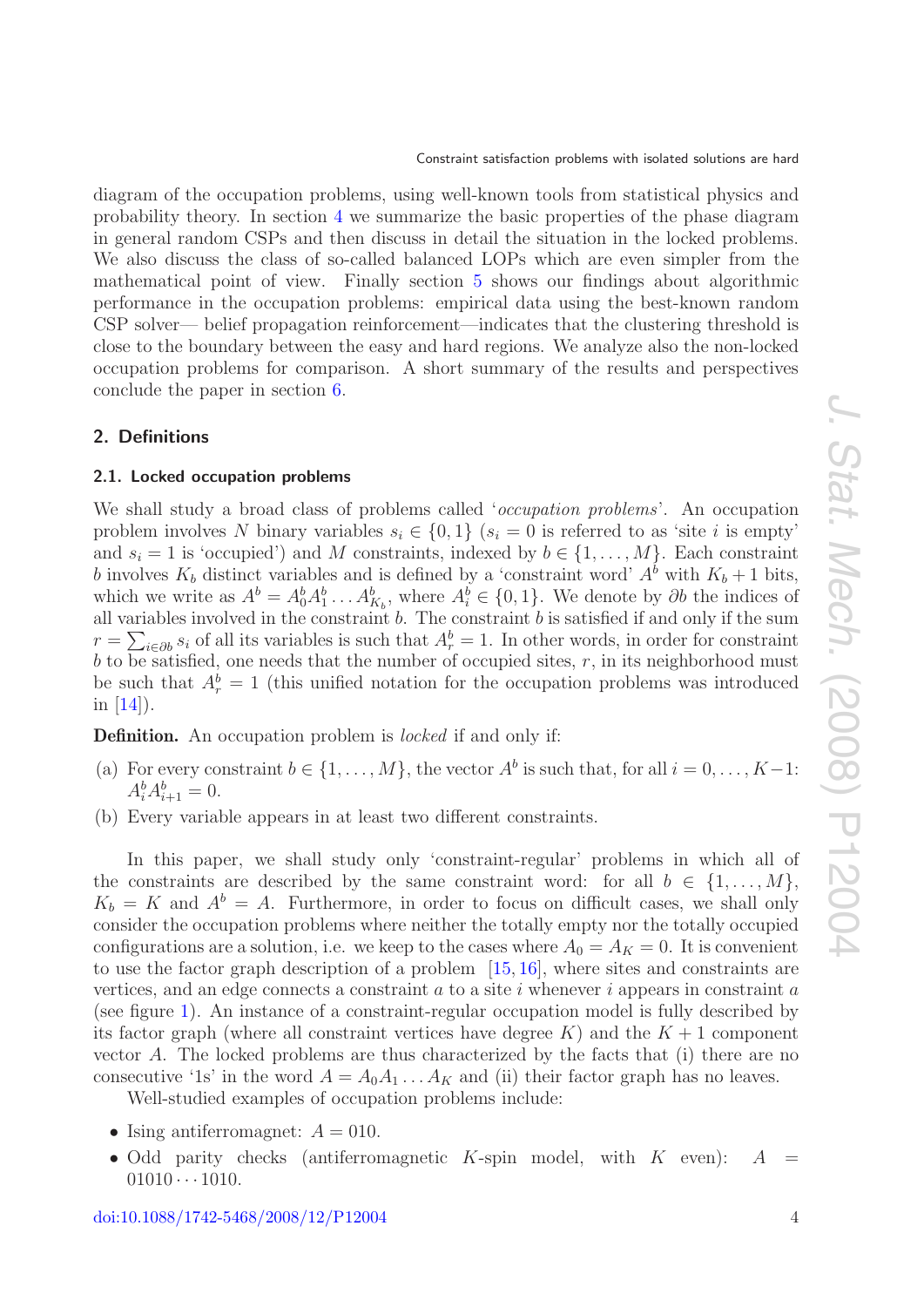

<span id="page-4-1"></span>

**Figure 1.** A factor graph representation of an instance of the 1-or-3-in-5 SAT  $(A = 010100)$ . The squares are the constraints. Full/empty circles are occupied/empty sites. The two parts show two examples of satisfying assignments—'solutions'—of this instance. As there are no leaves (each variable belongs to at least two constraints) and A satisfies  $A_iA_{i+1} = 0$  for all  $i = 0, \ldots, 4$ , this instance is locked.

- Positive 1-in-K SAT (exact cover):  $A = 0100...00$  [\[17\]](#page-26-13).
- Perfect matching in K-regular graphs: each variable belongs to two constraints and  $A = 01000 \cdots 00$  [\[18\]](#page-26-14).
- Bicoloring (positive NAE-SAT):  $A = 0111 \cdots 110$  [\[19\]](#page-26-15)-[\[21\]](#page-26-16).
- Circuits going through all the points:  $A = 001000 \cdots 00$  [\[22\]](#page-26-17).

All these examples, except the bicoloring, are locked on graphs without leaves.

For the occupation problems which have not been studied previously, we will use names derived in the following way:  $A = 010100$  is the 1-or-3-in-5 SAT,  $A = 010010$  is the 1-or-4-in-5 SAT, etc.

From the computational complexity point of view, Schaefer's theorem [\[23\]](#page-26-18) implies that most of the occupation problems are NP-complete. The exceptions are the parity checks, which amount to linear systems of equations on  $GF(2)$ , and some of the cases where the variables have degree 2, such as, for instance, the perfect matching.

The crucial property of the locked occupation problems is that, in order to go from one solution to another, one must flip at least a closed loop of variables. This property can be used to generalize the definition of a locked problem to a much wider class of constraint satisfaction problems than the occupation problems, and in particular the variables do not need to be binary. Some examples of locked problems which are not occupation problems are the XOR-SAT (p-spin) problem on factor graphs without leaves [\[24\]](#page-26-19) or all the uniquely extensible models [\[25\]](#page-26-20).

## <span id="page-4-0"></span>**2.2. Ensembles of random occupation problems**

We shall study some random ensembles of locked occupation problems, in which the factor graph is chosen from some ensemble of random bipartite graphs. We consider constraint-regular occupation problems where each constraint involves K variables and is characterized by the constraint word A. An ensemble is characterized via a probability distribution  $Q(l)$ . To create an instance of the random occupation problem with N variables, we draw N independent random numbers  $l_i$  from the distribution  $Q(l)$ , with the additional constraint that  $\sum_{i=1}^{N} l_i/K = M$  is an integer. The factor graph that characterizes an instance is then chosen uniformly at random from all the possible graphs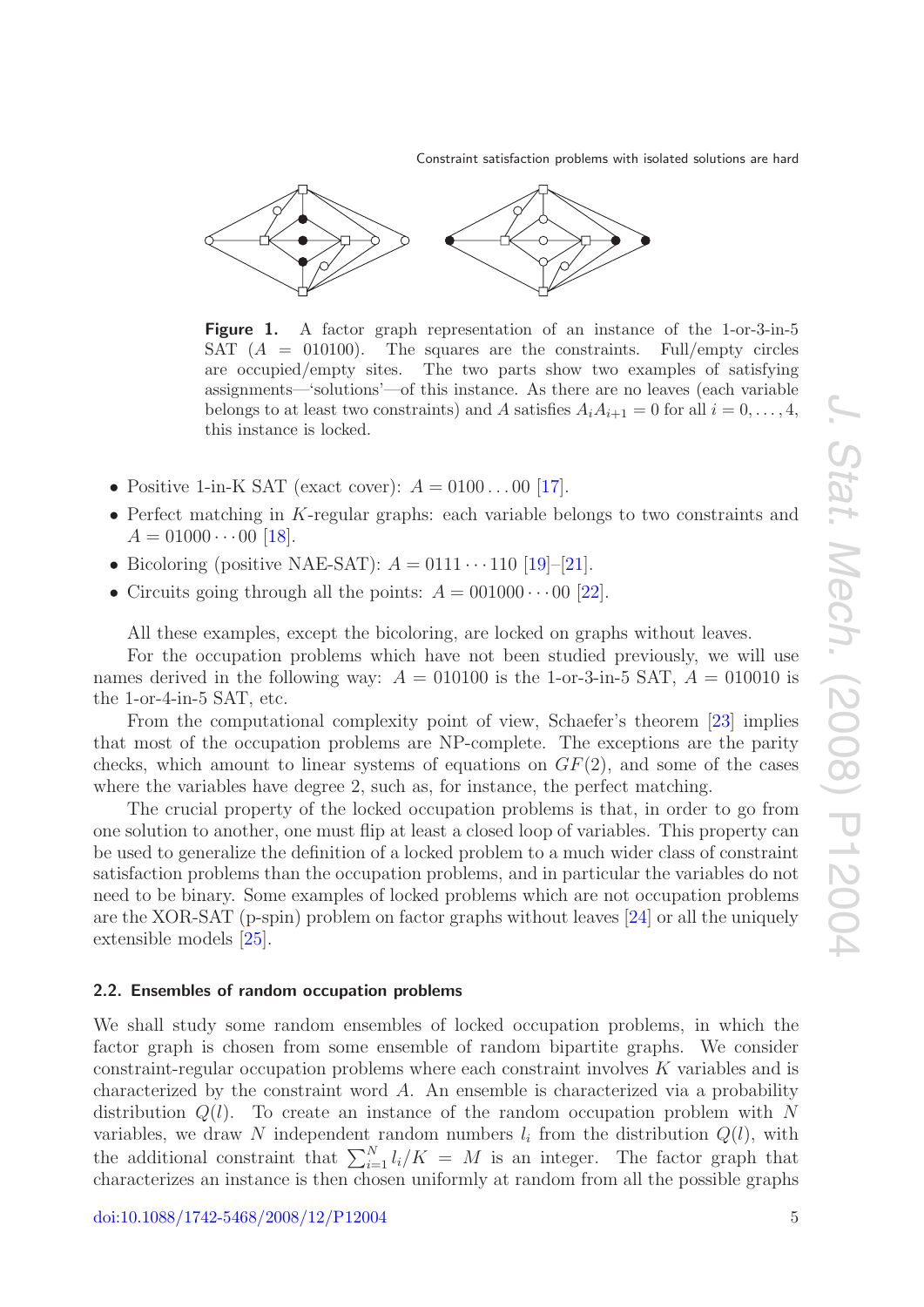with N variables, and M constraints, such that, for all  $i = 1...N$ , the variable i is connected to  $l_i$  constraints.

In this paper we will consider mainly two degree distributions:

- Regular:  $Q(l) = \delta_{l,L}$ , in which all the variables take part in L clauses.
- Truncated Poissonian:

<span id="page-5-1"></span>
$$
Q(0) = Q(1) = 0, \qquad Q(l) = \frac{1}{1 - (1 + c)e^{-c}} \frac{e^{-c}c^{l}}{l!}, \qquad \text{for } l \ge 2, \quad (1)
$$

where  $c \geq 0$ . The average 'connectivity' (variable degree) is then

<span id="page-5-2"></span>
$$
\overline{l} = c \frac{1 - e^{-c}}{1 - (1 + c)e^{-c}}.\tag{2}
$$

In the cavity method one also needs the excess degree distribution  $q(l)$ , defined as the distribution of the number of neighbors on one side of an edge chosen uniformly at random:

<span id="page-5-3"></span>
$$
q(0) = 0, \qquad q(l) = \frac{1}{e^c - 1} \frac{c^k}{k!}.
$$
 (3)

We shall be interested in the properties of large instance, i.e. in the 'thermodynamic limit' where one sends  $N \to \infty$  and  $M \to \infty$ , keeping K and  $Q(l)$  fixed; this results in a fixed density of constraints  $M/N = \overline{l}/K$ . Our main results are easily generalizable to any degree distribution  $Q(l)$  which has a finite second moment. For every such distribution, a typical factor graph is locally tree-like: the shortest loop going through a typical variable has a length which scales as  $\log N$ . The crucial property of the locked occupation problems is that, in order to go from one solution of the problem to another solution, one must flip at least one closed loop of variables. On the random locally tree-like factor graphs this means that at least  $log N$  variables need to be changed.

## <span id="page-5-0"></span>**3. The solution of random occupation problems**

The cavity method [\[26\]](#page-26-21) is nowadays the standard tool to compute the phase diagram of random locally tree-like constraint satisfaction problems. Depending on the structure of the space of solutions of the problem, different versions (levels of the replica symmetry breaking) of the method are needed. In this section we state the cavity equations for the occupation problems. For a detailed derivation and discussion of the method see [\[16,](#page-26-12) [26\]](#page-26-21).

We index the variables by  $i, j, k, \ldots$  going from 1 to N and the constraints by  $a, b, c, \ldots$ going from 1 to  $M$ . The energy of the occupation problems then is

$$
H(\{s\}) = \sum_{a=1}^{M} \delta_{A_{\sum_{j \in \partial a} s_j},0}.\tag{4}
$$

In this paper we shall study only the instances where solutions (ground states of zero energy) exist, and we shall focus on the uniform measure over all solutions.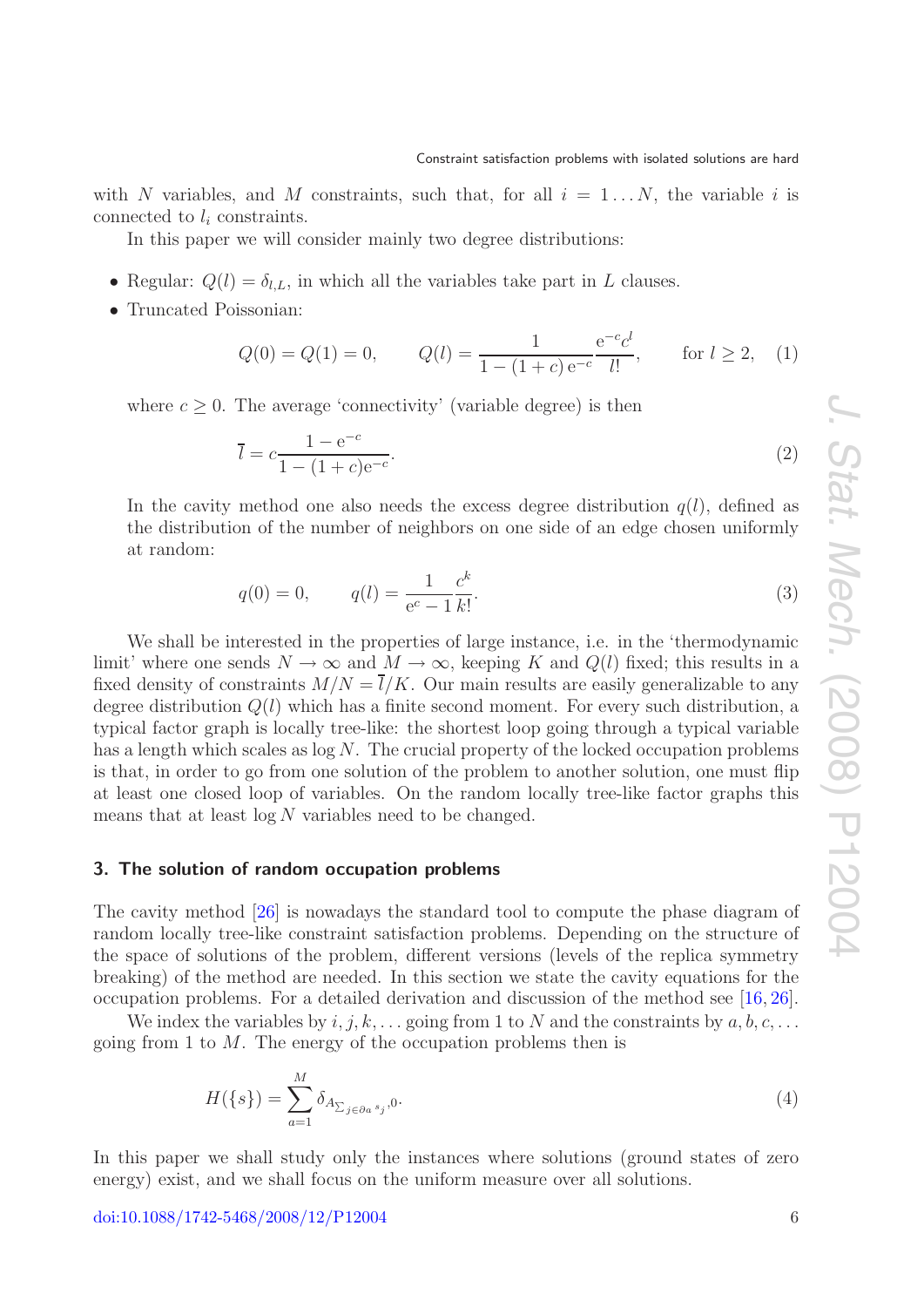<span id="page-6-3"></span>

**Figure 2.** Part of the factor graph to illustrate the meaning of indices in the belief propagation equations [\(5](#page-6-1)*a*)–[\(5](#page-6-2)*b*).

# <span id="page-6-0"></span>**3.1. The replica symmetric solution**

The replica symmetric version of the cavity method is also known under the name 'belief propagation' [\[15,](#page-26-11) [16,](#page-26-12) [27\]](#page-26-22). It exploits the local tree-like property of the factor graph, assuming that correlations decay fast enough. The basic quantities used in this approach are messages. We define  $\psi_{s_i}^{a\rightarrow i}$  as the probability that the constraint a is satisfied, conditioned to the fact that the value of variable i is  $s_i$ . Similarly,  $\chi_{s_i}^{j\rightarrow a}$  is the probability that the variable j takes a value  $s_i$  conditioned to the fact that the constraint a has been removed from the graph. The messages then satisfy the belief propagation (BP) equations:

<span id="page-6-2"></span><span id="page-6-1"></span>
$$
\psi_{s_i}^{a \to i} = \frac{1}{Z^{a \to i}} \sum_{\{s_j\}} \delta_{A_{s_i} + \sum_j s_j, 1} \prod_{j \in \partial a - i} \chi_{s_j}^{j \to a},\tag{5a}
$$

$$
\chi_{s_j}^{j \to a} = \frac{1}{Z^{j \to a}} \prod_{b \in \partial j - a} \psi_{s_j}^{b \to j},\tag{5b}
$$

where  $Z^{a\rightarrow i}$  and  $Z^{j\rightarrow a}$  are normalization constants. Figure [2](#page-6-3) shows the corresponding part of the factor graph. The marginal probabilities ('beliefs') are then expressed as

<span id="page-6-4"></span>
$$
\chi_{s_i}^i = \frac{1}{Z^i} \prod_{a \in \partial i} \psi_{s_i}^{a \to i}.
$$
\n
$$
(6)
$$

The replica symmetric entropy (logarithm of the number of solutions, divided by the system size) then is

<span id="page-6-5"></span>
$$
s = \frac{1}{N} \sum_{a} \log (Z^{a}) - \frac{1}{N} \sum_{i} (l_{i} - 1) \log (Z^{i}),
$$
\n(7)

where

$$
Z^{a} = \sum_{\{s_{i}\}} \delta_{A_{\sum_{i} s_{i}},1} \prod_{i \in \partial a} \left( \prod_{b \in \partial i - a} \psi_{s_{i}}^{b \to i} \right), \qquad (8a)
$$

$$
Z^{i} = \prod_{a \in \partial i} \psi_0^{a \to i} + \prod_{a \in \partial i} \psi_1^{a \to i}
$$
 (8*b*)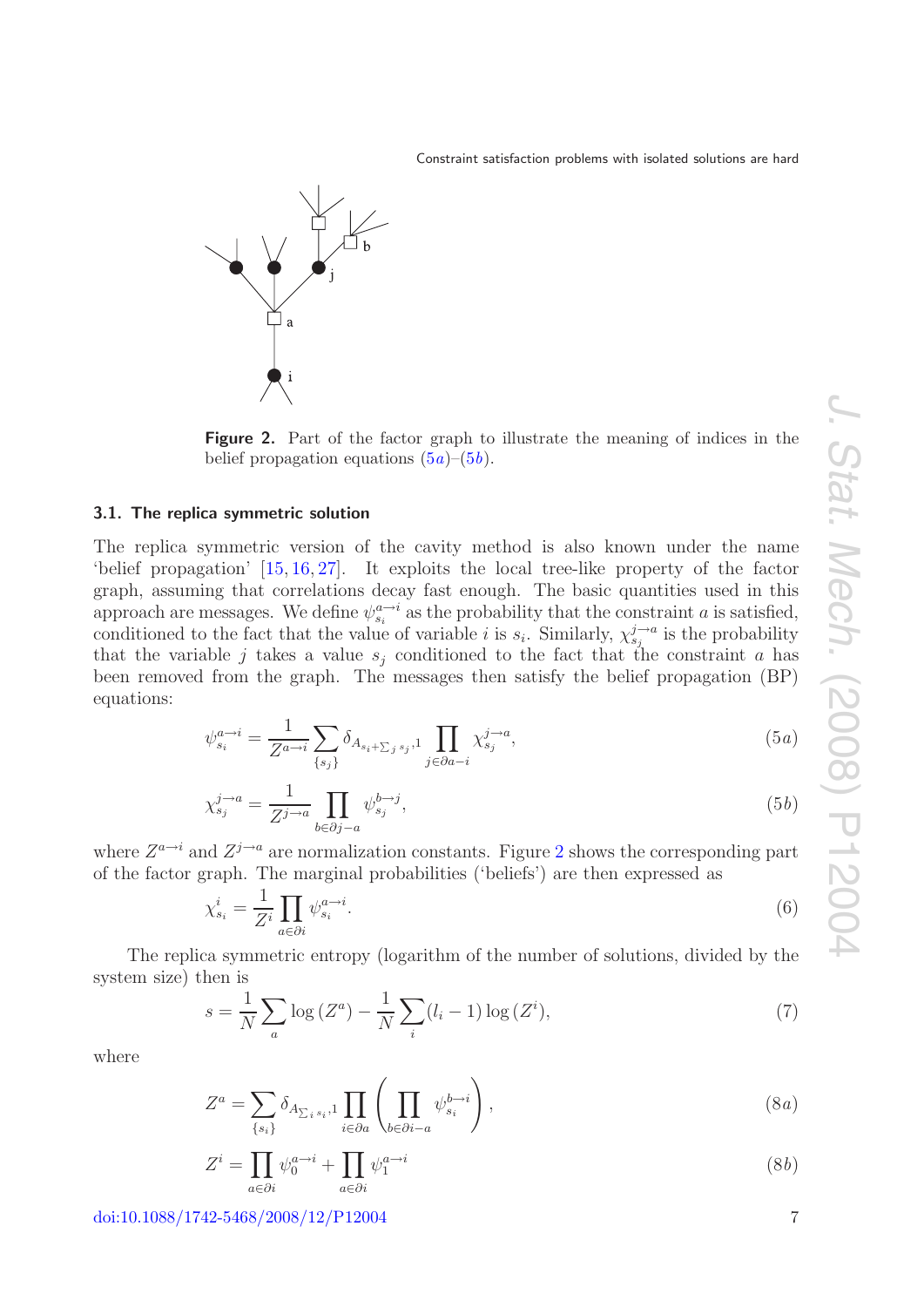are the exponentials of the entropy shifts when the node  $a$  and its neighbors (resp. the node i) are added.

When one considers an ensemble of random graphs, the probability distribution of the messages can be found via the population dynamics technique [\[26\]](#page-26-21). Moreover, on the regular graph ensemble or for some of the balanced problems (see section [4.3\)](#page-14-0) the solution is *factorized*. In the factorized solution the messages  $\chi^{i\rightarrow a}$ ,  $\psi^{a\rightarrow i}$  are independent of the edge (ia) and the replica symmetric solution can thus be found analytically.

For instance, in the regular graph ensemble where each variable is present in L constraints the factorized solution is

<span id="page-7-1"></span>
$$
\psi_0 = \frac{1}{Z^{\text{reg}}} \sum_{r=0}^{K-1} \delta_{A_r,1} {K-1 \choose r} \psi_1^{(L-1)r} \psi_0^{(L-1)(K-1-r)}, \tag{9a}
$$

<span id="page-7-2"></span>
$$
\psi_1 = \frac{1}{Z^{\text{reg}}} \sum_{r=0}^{K-1} \delta_{A_{r+1},1} {K-1 \choose r} \psi_1^{(L-1)r} \psi_0^{(L-1)(K-1-r)},\tag{9b}
$$

where the normalization  $Z^{\text{reg}}$  is fixed by the condition  $\psi_0 + \psi_1 = 1$ . Given the solution  $\psi_0, \psi_1$  of  $(9a)-(9b)$  $(9a)-(9b)$ , the entropy is

$$
s_{\text{reg}} = \frac{L}{K} \log \left[ \sum_{r=0}^{K} \delta_{A_r,1} {K \choose r} \psi_1^{(L-1)r} \psi_0^{(L-1)(K-r)} \right] - (L-1) \log \left[ \psi_0^L + \psi_1^L \right]. \tag{10}
$$

## <span id="page-7-0"></span>**3.2. Reconstruction on trees**

Treating the locally tree-like random graph as a tree fails if long range correlations are present in the system. More precisely [\[12,](#page-26-23) [28\]](#page-26-24) the replica symmetric assumption is correct if and only if the so-called point-to-set correlations do decay to zero. The decay of these correlations is closely related [\[28\]](#page-26-24) to the problem of reconstruction on trees [\[29\]](#page-26-25) which we explain and analyze in this section.

The reconstruction on trees is defined as follows: first construct a tree of d generations having the same connectivity properties as a finite neighborhood of a random variable in the random factor graph. Assign the root a random value, further assign values iteratively on the descendants uniformly at random but in such a way that the constraints are satisfied. Subsequently forget the assignment everywhere but on the leaves of the tree. The reconstruction on the tree is possible if and only if the information left in the values of the leaves about the value of the root does not go to zero as the size of the tree grows,  $d \to \infty$ . The replica symmetric assumption is correct if and only if the reconstruction is not possible, in other words, if there is no correlation between the root (point) and the leaves (set). Typically, when the average connectivity of variables is small the reconstruction is not possible and when the connectivity is large the reconstruction is possible. The threshold connectivity is called the reconstructibility threshold, or the clustering transition. The clustering is then defined as a minimal decomposition of the space of solutions such that within the components (clusters) the point-to-set correlations do decay to zero [\[12\]](#page-26-23).

It was shown in [\[28\]](#page-26-24) that the analysis of the reconstruction on trees is equivalent to the solution of the one-step replica symmetry breaking (1RSB) equations at the value of the Parisi parameter  $m = 1$  [\[26\]](#page-26-21).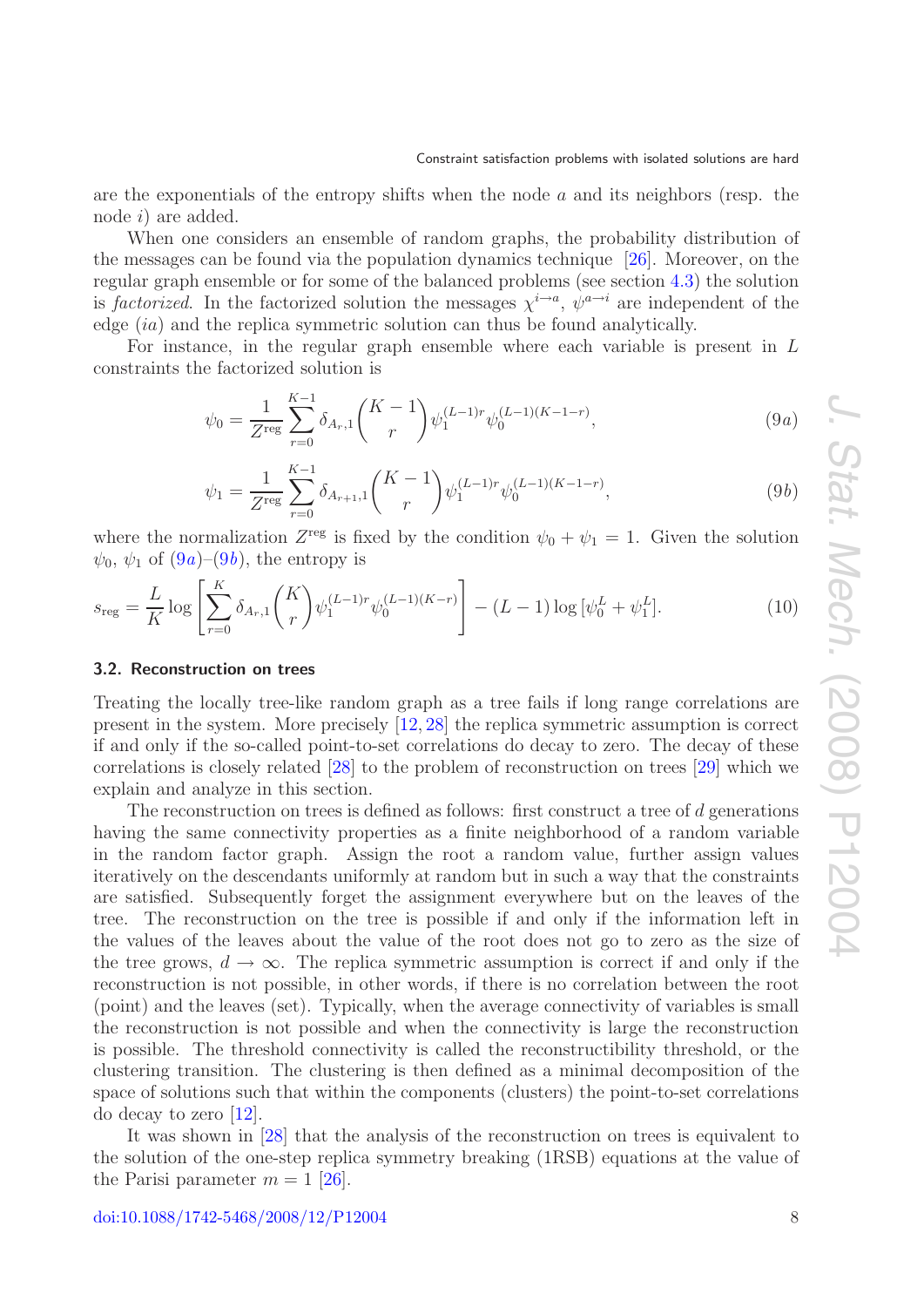Instead of the general form of the 1RSB equations at  $m = 1$  (see, e.g., [\[30\]](#page-26-26)), we shall only discuss here a simpler form called the *naive reconstruction* in [\[31\]](#page-26-27). In general the naive reconstruction gives only an upper bound on the reconstructibility threshold, but in the locked problems it gives in fact the full information. The naive reconstruction consists in computing the probability that the value of the root is *uniquely* implied by the leaves (boundary conditions). Here we give the equations only for regular graph ensembles with variables of connectivity  $L$ , where the factorized replica symmetric solution  $(9)$  holds. Define  $\mu_1$  (resp.  $\mu_0$ ) as the probability that a variable which in the broadcasting had a value 1 (resp. 0) is uniquely determined by the boundary conditions. One has

<span id="page-8-1"></span>
$$
\mu_1 = \frac{1}{\psi_1 Z^{\text{reg}}} \sum_{r=0}^k \delta_{A_{r+1},1} \delta_{A_r,0} g_k(r) \sum_{s=0}^{s_1} \binom{r}{s} [1 - (1 - \mu_0)^l]^{k-r} [1 - (1 - \mu_1)^l]^{r-s}
$$
  
× (1 -  $\mu_1$ )<sup>ls</sup>, (11*a*)

<span id="page-8-2"></span>
$$
\mu_0 = \frac{1}{\psi_0 Z^{\text{reg}}} \sum_{r=0}^k \delta_{A_{r+1},0} \delta_{A_r,1} g_k(r) \sum_{s=0}^{s_0} {k-r \choose s} [1 - (1 - \mu_1)^l]^r [1 - (1 - \mu_0)^l]^{k-r-s}
$$
  
× (1 -  $\mu_0$ )<sup>ls</sup>, (11b)

where  $l = L-1$ ,  $k = K-1$  and  $g_k(r) = {k \choose r} (\psi_1)^{lr} (\psi_0)^{l(k-r)}$ . The indices  $s_1, s_0$  in the second sum of both equations are the largest possible but such that  $s_1 \le r$ ,  $s_0 \le K - 1 - r$ , and  $\sum_{s_1} s_1 + \cdots + s_{1} s_{1} = 0$ . The values  $s_1$ ,  $s_2$  are the fixed points of equations  $(0, s)$ .  $\sum_{s=0}^{s_1} A_{r-s} = 0$ ,  $\sum_{s=0}^{s_0} A_{r+1+s} = 0$ . The values  $\psi_0$ ,  $\psi_1$  are the fixed points of equations  $(9a)$  $(9a)$  $(9b)$  $(9b)$  and  $Z^{\text{reg}}$  is the corresponding normalization.

These lengthy equations have, in fact, a simple meaning. The first sum is over the possible numbers r of occupied variables on the descendants in the broadcasting. The sum over s is over the number of variables which were not implied by at least one constraint but the configuration of implied variables nevertheless implies the outcoming value. The term  $1-(1-\mu)^l$  is the probability that at least one constraint implies the variable  $(1-\mu)^l$ is the probability that none of the constraints implies the variable.

# <span id="page-8-0"></span>**3.3. Survey propagation**

Survey propagation is a special form of the 1RSB equations corresponding to the value of the Parisi parameter  $m = 0$  [\[8\]](#page-26-5). The main assumption of the 1RSB approach is that the space of solutions splits into clusters (pure states). To each cluster corresponds one fixed point of BP equations. Survey propagation are then iterative equations for the following probabilities (surveys):

$$
Prob(\chi_1^{i \to a} = 1, \chi_0^{i \to a} = 0) = p_1^{i \to a}, \qquad Prob(\psi_1^{a \to i} = 1, \psi_0^{a \to i} = 0) = q_1^{a \to i}, \tag{12a}
$$

$$
Prob(\chi_1^{i \to a} = 0, \chi_0^{i \to a} = 1) = p_0^{i \to a}, \qquad Prob(\psi_1^{a \to i} = 0, \psi_0^{a \to i} = 1) = q_0^{a \to i}, \tag{12b}
$$

$$
p_*^{i \to a} = 1 - p_1^{i \to a} - p_0^{i \to a}, \qquad q_*^{a \to i} = 1 - q_1^{a \to i} - q_0^{a \to i}, \tag{12c}
$$

where  $q_{1/0}^{a\rightarrow i}$  is the probability over clusters that clause a is satisfied only if variable i takes value  $1/0$ ,  $q_*^{a\rightarrow i}$  is then the probability that clause a can be satisfied by both values 1 and 0, similarly  $p_{1/0}^{i\to a}$  is the probability that variable i has to take a value 1/0 if the clause a is not present, while  $p_{\star}^{i\to a}$  is the probability that the variable i can take both values 1 and 0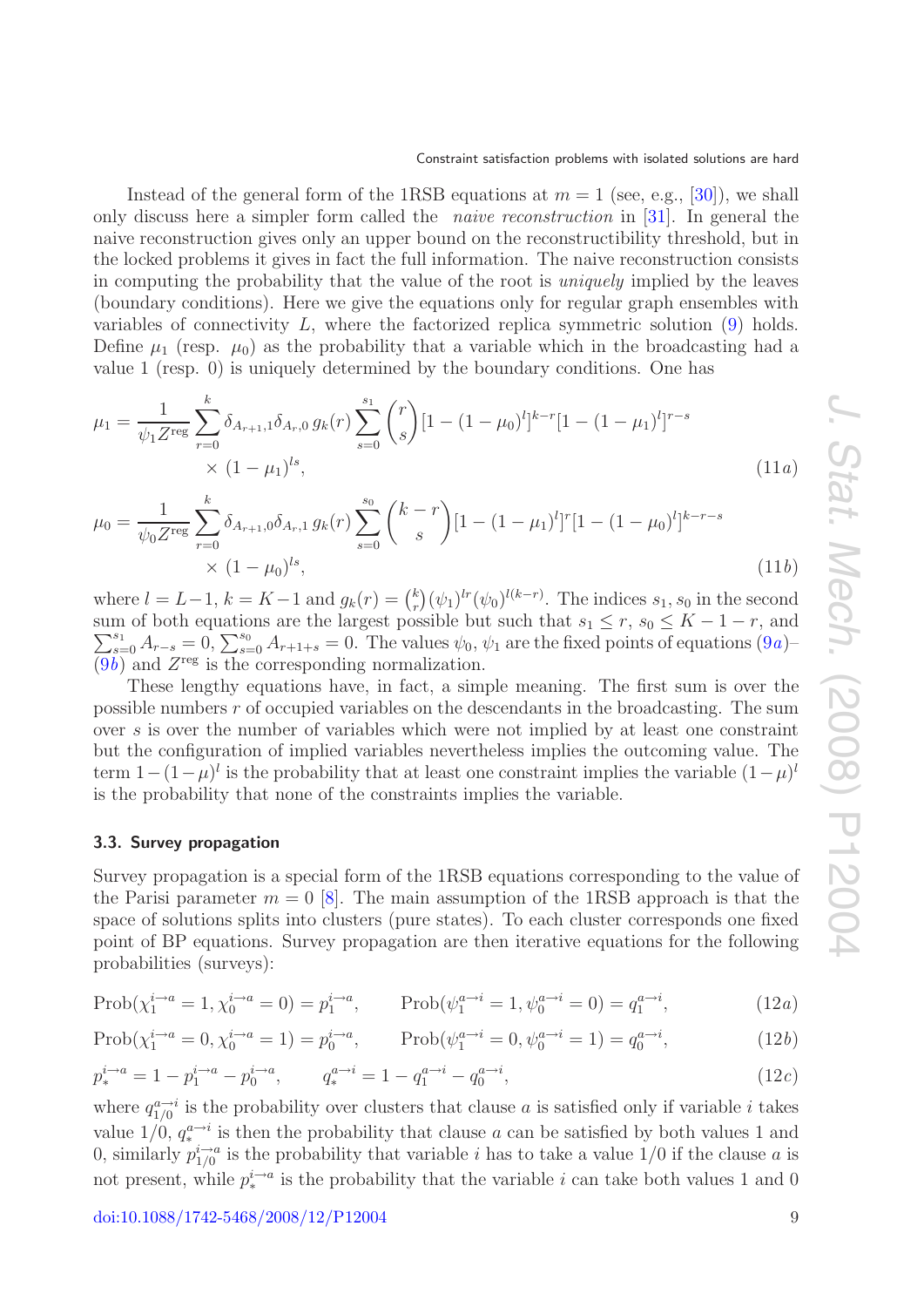when clause  $\alpha$  is not present. The survey propagation equations are then written in two steps: first the update of  $p$ 's knowing  $q$ 's:

<span id="page-9-1"></span>
$$
p_1^{j \to a} = \frac{1}{\mathcal{N}^{j \to a}} \left[ \prod_{b \in \partial j - a} (q_1^{b \to j} + q_*^{b \to j}) - \prod_{b \in \partial j - a} q_*^{b \to j} \right],\tag{13a}
$$

$$
p_0^{j \to a} = \frac{1}{\mathcal{N}^{j \to a}} \left[ \prod_{b \in \partial j - a} (q_0^{b \to j} + q_*^{b \to j}) - \prod_{b \in \partial j - a} q_*^{b \to j} \right],\tag{13b}
$$

$$
p_*^{j \to a} = \frac{1}{\mathcal{N}^{j \to a}} \prod_{b \in \partial j - a} q_*^{b \to j},\tag{13c}
$$

and second the update of  $q$ 's knowing  $p$ 's:

<span id="page-9-2"></span>
$$
q_s^{a \to i} = \frac{1}{\mathcal{N}^{a \to i}} \left[ \sum_{\{r_j\}} C_s(\{r_j\}) \prod_{j \in \partial a - i} p_{r_j}^{j \to a} \right]. \tag{14}
$$

Here  $\mathcal{N}^{j\rightarrow a}$  and  $\mathcal{N}^{a\rightarrow i}$  are normalization constants and the indices s and  $r_j$  are in  $\{1,0,*\}$ . The function  $C_1/C_0$  (resp.  $C_*$ ) takes value 1 if and only if the incoming set of  $\{r_i\}$  forces the variable i to be occupied/empty (resp. let the variable i free): in all other cases the C's are zero. More specifically, let us call  $n_1, n_0, n_*$  the number of indices 1, 0,  $*$  in the set  ${r_i}$  then

- $C_1 = 1$  if and only if  $A_{n_1+n_*+1} = 1$  and  $A_{n_1+n} = 0$  for all  $n = 0 \ldots n_*$ ;
- $C_0 = 1$  if and only if  $A_{n_1} = 1$  and  $A_{n_1+1+n} = 0$  for all  $n = 0 \ldots n_*$ ;
- $C_* = 1$  if and only if there exists  $m, n \in \{0 \dots n_*\}$  such that  $A_{n_1+n} = A_{n_1+m+1} = 1$ .

## <span id="page-9-0"></span>**3.4. The first and second moment**

In this section we give the formulae for the first and second moment method in general occupation problems. This allows for a direct probabilistic study of the balanced locked occupation problems introduced below in section [4.3.](#page-14-0)

For a given instance (or factor graph), G, define as  $\mathcal{N}_{\rm G}$  the number of solutions. The first moment is the average of  $\mathcal{N}_{G}$  over the graph ensemble, which can also be written as

$$
\langle \mathcal{N}_{G} \rangle = \sum_{\{\sigma\}} \text{Prob}(\{\sigma\} \text{ is SAT}). \tag{15}
$$

The 'annealed entropy' is then defined as  $s_{ann} \equiv \log \langle N_{\rm G} \rangle/N$ . It is an upper bound on the quenched entropy,  $\langle \log N_{\rm G} \rangle/N$ . In order to compute the first moment we divide variables into groups according to their connectivity and in each group we choose a fraction of occupied variables. The number of ways in which this can be done is then multiplied by the probability that such a configuration satisfies simultaneously all the constraints. After some algebra [\[30\]](#page-26-26) we obtain the entropy of solutions with a fraction  $0 \le t \le 1$  of occupied variables:

<span id="page-9-3"></span>
$$
s_{\rm ann}(t) = \sum_{l} Q(l) \log\left[1 + u(t)^{l}\right] + \frac{\bar{l}}{K} \log\left[\sum_{r=0}^{K} \delta_{A_r,1} \binom{K}{r} \left(\frac{t}{u(t)}\right)^r (1-t)^{K-r}\right],\tag{16}
$$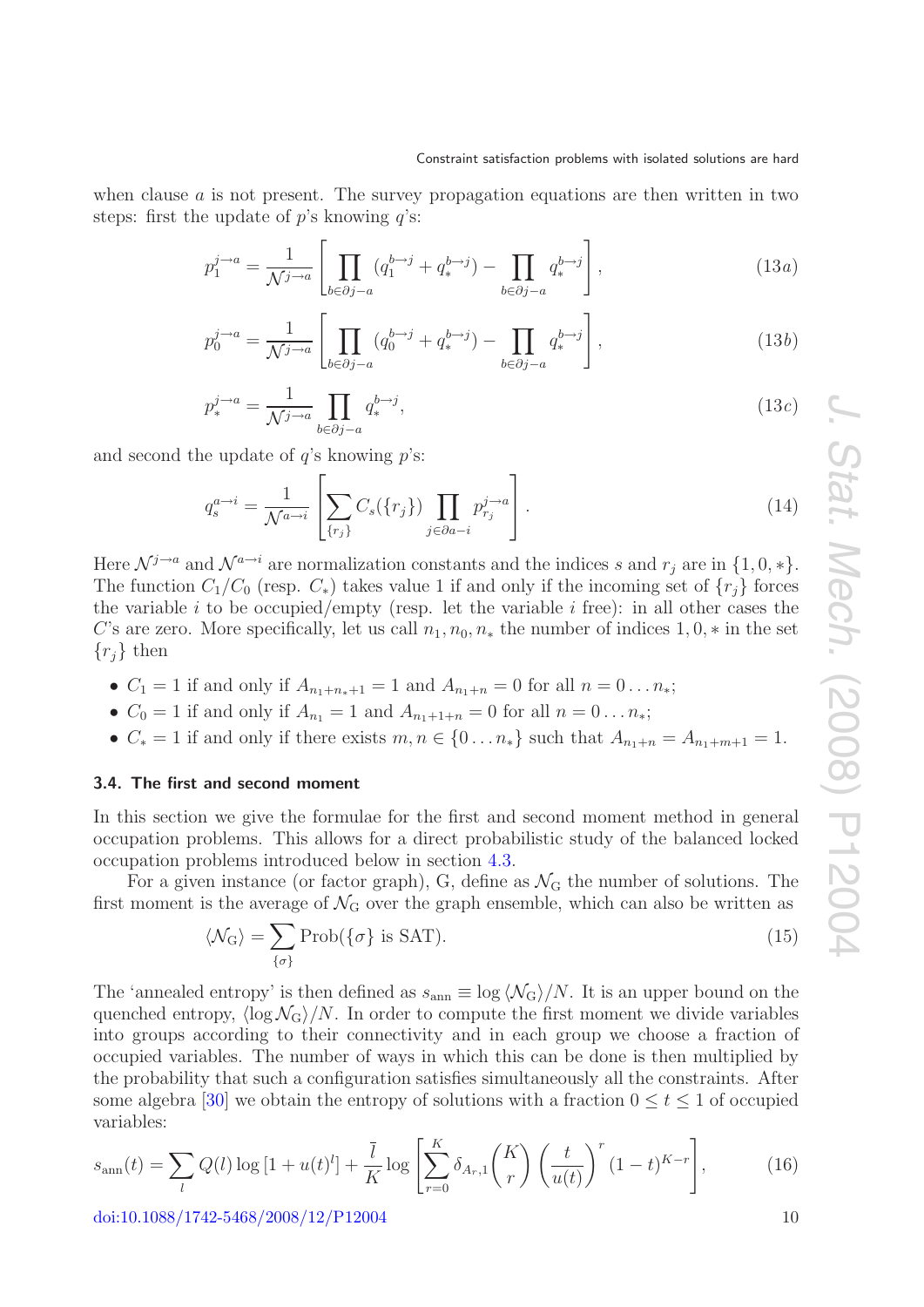where  $u(t)$  is the inverse of

<span id="page-10-1"></span>
$$
t = \frac{1}{l} \sum_{l} l \, Q(l) \frac{u^l}{1 + u^l}.\tag{17}
$$

The annealed entropy is then  $s_{\text{ann}} = \max_{t} s_{\text{ann}}(t)$ .

The second moment of the number of solutions is defined as

<span id="page-10-0"></span>
$$
\langle \mathcal{N}_{\mathcal{G}}^2 \rangle = \sum_{\{\sigma_1\}, \{\sigma_2\}} \operatorname{Prob}(\{\sigma_1\} \text{ and } \{\sigma_2\} \text{ are both SAT}). \tag{18}
$$

The second moment entropy is then defined as  $s_{2nd} \equiv \log \langle \mathcal{N}_{\rm G}^2 \rangle/N$ . The Chebyshev inequality gives then a lower bound on the satisfiability threshold via

<span id="page-10-4"></span>
$$
\text{Prob}(\mathcal{N}_G > 0) \ge \frac{\langle \mathcal{N}_G \rangle^2}{\langle \mathcal{N}_G^2 \rangle}.
$$
\n(19)

The second moment is computed in a similar manner as in  $[19, 32]$  $[19, 32]$  $[19, 32]$ . First we fix that in a fraction  $t_x$  of nodes the variable is occupied in both the solutions  $\sigma_1, \sigma_2$  in [\(18\)](#page-10-0). In a fraction  $t<sub>y</sub>$  the variable is occupied in  $\sigma<sub>1</sub>$  and empty in  $\sigma<sub>2</sub>$  and the other way round for  $t_z$ . We sum over all possible realizations of  $0 \le t_x, t_y, t_z$  such that  $\sum_{w=x,y,z} t_w \le 1$ . This is multiplied by the probability that the two configurations  $\sigma_1, \sigma_2$  both satisfy all the constraints. After some algebra we obtain [\[30\]](#page-26-26)

$$
s_{2\text{nd}}(t_x, t_y, t_z) = \frac{\bar{l}}{K} \log p_A(t_x, t_y, t_z) + \sum_l Q(l) \log \left\{ 1 + \sum_{w \in \{x, y, z\}} [u_w(t_x, t_y, t_z)]^l \right\},\tag{20}
$$

where  $u_w(t_x, t_y, t_z)$ ,  $w \in \{x, y, z\}$ , are obtained by inverting the three equations:

<span id="page-10-3"></span><span id="page-10-2"></span>
$$
t_w = \frac{1}{l} \sum_{l} l \, Q(l) \frac{u_w^l}{1 + u_x^l + u_y^l + u_z^l}, \qquad w = x, y, z,
$$
\n<sup>(21)</sup>

and the function  $p_A(t_x, t_y, t_z)$  is defined as

$$
p_A(t_x, t_y, t_z) = \sum_{r_1, r_2=0}^{K} \delta_{A_{r_1} A_{r_2}, 1} \sum_{s=\max(0, r_1+r_2-K)}^{\min(r_1, r_2)} \left( \frac{K}{(r_1 - s)(r_2 - s)} s \right) \left( \frac{t_x}{u_x(t_x, t_y, t_z)} \right)^s
$$

$$
\times \left( \frac{t_y}{u_y(t_x, t_y, t_z)} \right)^{(r_1 - s)} \left( \frac{t_z}{u_z(t_x, t_y, t_z)} \right)^{(r_2 - s)} (1 - t_x - t_y - t_z)^{(K - r_1 - r_2 + s)}.
$$
(22)

The second moment entropy is the global maximum:  $s_{2nd} = \max_{t_x, t_y, t_z} s_{2nd}(t_x, t_y, t_z)$ .

For the regular graphs  $Q(l) = \delta_{l,L}$  the expressions for both the first and second moment simplify considerably. For the first moment, the inverse of [\(17\)](#page-10-1) is explicit  $u = [t/(1-t)]^{1/L}$  and thus

$$
s_{\text{ann reg}}(t) = \frac{L}{K} \log \left\{ \sum_{r=0}^{K} \delta_{A_r,1} {K \choose r} [t^r (1-t)^{K-r}]^{L-1/L} \right\}.
$$
 (23)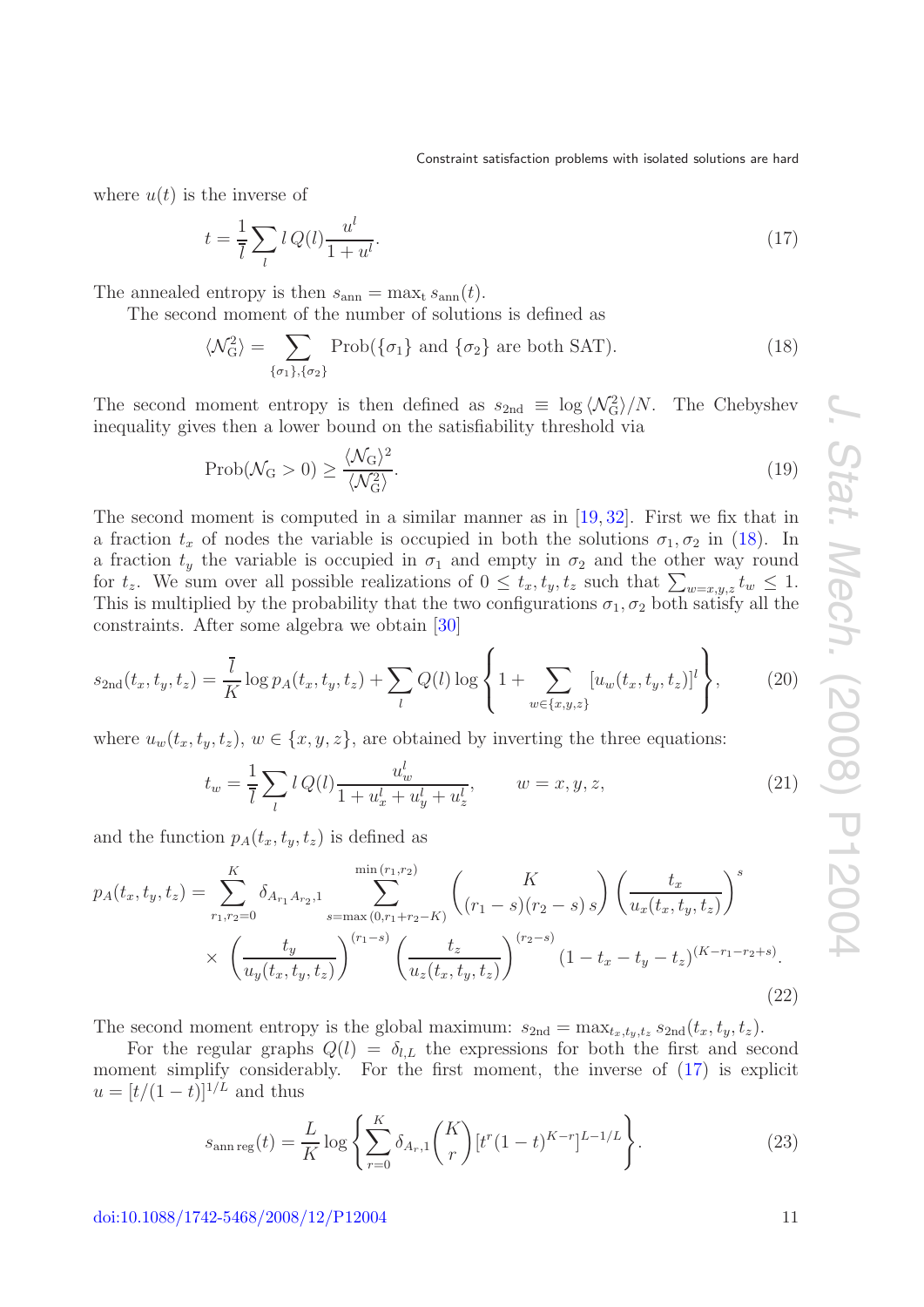For the second moment the function [\(21\)](#page-10-2) is also explicitly reversible and the second moment entropy for regular graphs is

$$
s_{2\text{nd},\text{reg}}(t_x, t_y, t_z) = \frac{L}{K} \log \left\{ \sum_{r_1, r_2=0}^{K} \sum_{s=\text{max}(0,r_1+r_2-K)}^{\text{min}(r_1,r_2)} \frac{K! \delta_{A_{r_1,1}} \delta_{A_{r_2,1}}}{(r_1 - s)!(r_2 - s)! s!(K - r_1 - r_2 + s)!} \right\}
$$

$$
\times \left[ t_x^s t_y^{(r_1 - s)} t_z^{(r_2 - s)} (1 - \sum_w t_w)^{(K - r_1 - r_2 + s)} \right]^{L - 1/L} \right\}.
$$
 (24)

## <span id="page-11-0"></span>**4. The phase diagram**

#### <span id="page-11-1"></span>**4.1. Non-locked occupation problems**

The phase diagram of the non-locked occupation problems that we have explored is qualitatively similar to the one of K-satisfiability and graph coloring studied recently in detail in  $[6, 8, 9, 12, 13]$  $[6, 8, 9, 12, 13]$  $[6, 8, 9, 12, 13]$  $[6, 8, 9, 12, 13]$  $[6, 8, 9, 12, 13]$  $[6, 8, 9, 12, 13]$  $[6, 8, 9, 12, 13]$  $[6, 8, 9, 12, 13]$  $[6, 8, 9, 12, 13]$ . We thus only briefly summarize the main findings in order to be able to appreciate the difference between the locked and the non-locked problems.

As one adds constraints to a typical non-locked problem the space of solutions undergoes several phase transitions. When the density of constraints is very small the replica symmetric solution is correct and most of the solutions lie in one cluster. As the density of constraints is increased, the point-to-set correlations, defined via the reconstruction on trees, no longer decay to zero. This is the clustering transition: at this point the space of solutions splits into exponentially many well-separated (energetically or entropically) clusters. But as long as an exponential number of such clusters is needed to cover almost all the solution the observables like entropy, magnetizations, two-point correlations, etc, behave as if the replica symmetric solution was still correct. This phase is called the *dynamical* 1RSB. When the constraint density is further increased the space of solutions undergoes the so-called condensation transition. In the condensed phase only a finite number of clusters is needed to cover an arbitrarily large fraction of solutions. Increasing again the density of constraints, one crosses the satisfiability transition where all the solutions disappear.

We remind ourselves at this point that, in the non-locked occupation problems, where the sizes of clusters fluctuate, the survey propagation equations are not equivalent to the reconstruction on trees. More technically said, the 1RSB solutions at  $m = 0$ and at  $m = 1$  are different, for example a non-trivial solution appears at different connectivities.

A second class of important phase transitions in the space of solutions of the nonlocked problems concerns the so-called frozen variables, which might be responsible for the onset of algorithmic hardness [\[9\]](#page-26-6). A variable is frozen in a cluster if in all the solutions belonging to that cluster it takes the same value. A cluster is frozen if a finite fraction of variables are frozen in that cluster. A solution is frozen if it belongs to a frozen cluster. As the number of constraints is increased the clusters tend to freeze. We define two transition points. The first one, called the *rigidity* transition [\[9\]](#page-26-6), is defined as the point where almost all solutions become frozen. The second one, the *freezing* transition, is defined as the point where strictly all solutions become frozen.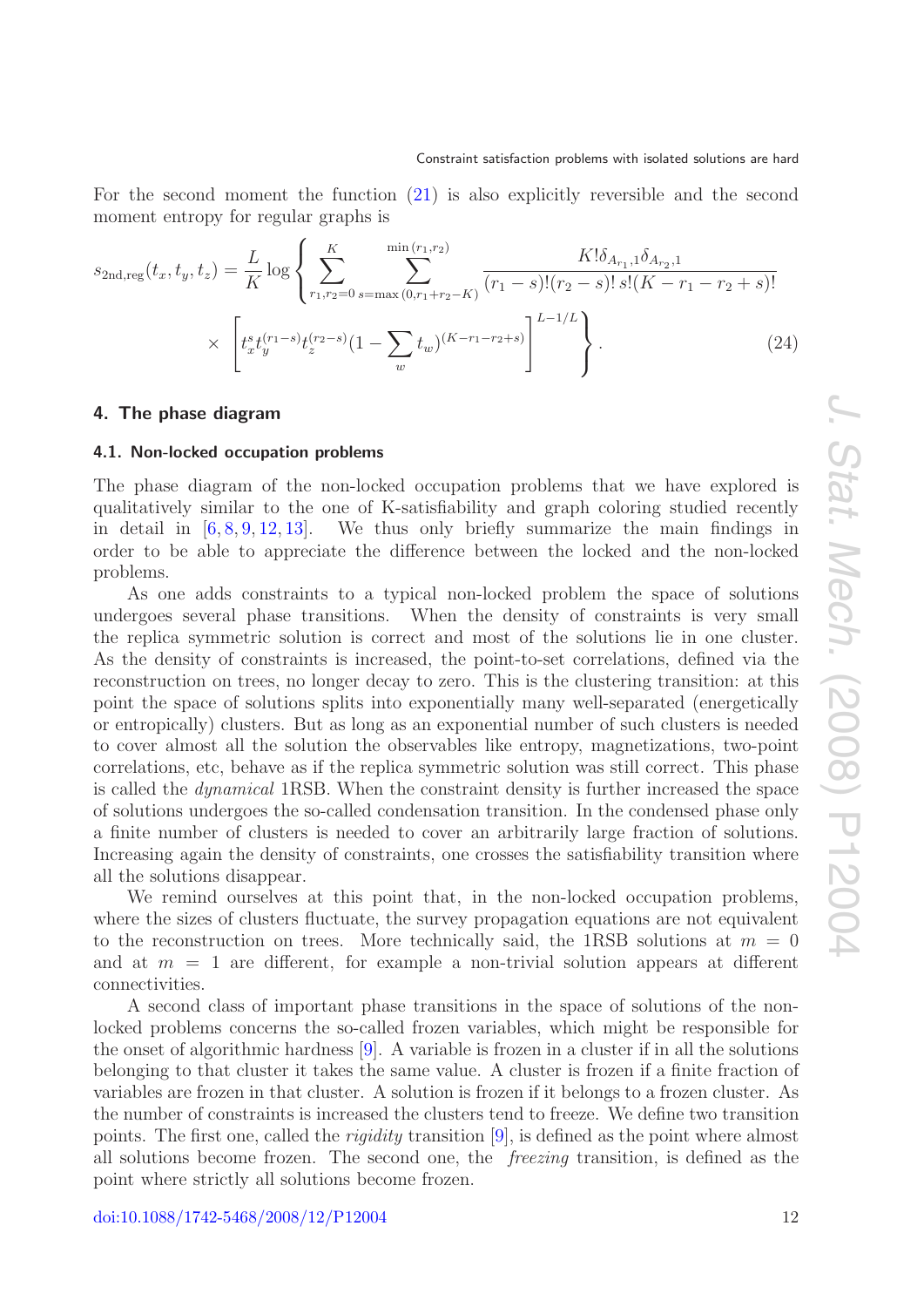In the cavity method every cluster is associated with a solution of the BP equations. A frozen variable i is described by a marginal probability  $(6)$  which is either equal to  $(\chi_0^i, \chi_1^i) = (1, 0)$  or to  $(\chi_0^i, \chi_1^i) = (0, 1)$ . The rigidity transition is then computed as the connectivity at which such 'frozen beliefs'  $\chi$  appear in the dominating clusters. If this transition happens before the condensation transition then it is given by the onset of a non-trivial solution to the naive reconstruction, equation [\(11\)](#page-8-1). The rigidity transition was computed for the graph coloring in  $[9, 31]$  $[9, 31]$  $[9, 31]$ , in the bicoloring of hyper-graphs [\[21\]](#page-26-16) or the K-SAT in [\[13,](#page-26-9) [31\]](#page-26-27). The freezing transition was studied with probabilistic methods in K-SAT with large  $K$  in [\[33\]](#page-26-29) and numerically in 3-SAT in [\[34\]](#page-26-30).

## <span id="page-12-0"></span>**4.2. Locked occupation problems**

*Point-like clusters*. The main property which makes the locked problems special is that every cluster consists of a single configuration and has thus zero internal entropy. One way to show this is realizing that in the locked problems if  $\{s_i\}$  is a satisfying configuration then

<span id="page-12-2"></span>
$$
\psi_{s_i}^{a \to i} = 1, \qquad \psi_{\neg s_i}^{a \to i} = 0,\tag{25a}
$$

$$
\chi_{s_i}^{i \to a} = 1, \qquad \chi_{\neg s_i}^{i \to a} = 0 \tag{25b}
$$

is a fixed point of BP equations  $(5a)-(5b)$  $(5a)-(5b)$ . The corresponding entropy is then zero, as  $Z^i = Z^a = 1$  for all i, a. In the derivation of [\[16\]](#page-26-12) the fixed points of the belief propagation equations correspond to clusters. Thus in the locked problems every solution may be thought of as a cluster. Such a situation was previously encountered in a few problems [\[35\]](#page-26-31)–[\[37\]](#page-26-32) and called the *frozen* 1RSB because all the variables, clusters and solutions are frozen in such a case.

*The clustering transition*. In terms of the reconstruction on trees the situation in the locked problems is trivial because the boundary conditions on leaves always imply uniquely all the variables in the body of the tree and also the root. However, one may ask what happens if the assignment of a small fraction of the variable on leaves is also forgotten we call this the *small noise reconstruction* on trees<sup>[4](#page-12-1)</sup>. In the non-locked problems nothing changes. In the locked problems the small noise reconstruction is not equivalent to the reconstruction. At sufficiently small connectivities the small noise reconstruction is not possible; that is, if we introduce a small noise in the leaves all the information about the root is lost. In the same spirit, we showed that every solution corresponds to a fixed point of the belief propagation of the type [\(25\)](#page-12-2), but we did not ask if such a fixed point is stable under small perturbations. If an infinitesimal fraction of messages in [\(25\)](#page-12-2) is changed, will the iterations  $(5a)-(5b)$  $(5a)-(5b)$  converge back to the unperturbed fixed point or not? Again for sufficiently small connectivity it will not. This leads us back to a definition of the clustering transition which needs to be refined for the locked problems.

We thus define the *clustering transition* as the threshold for the small noise reconstruction. As all the clusters are frozen the reconstruction problem is equivalent

<span id="page-12-1"></span><sup>4</sup> The related, but different, concept of *robust reconstruction* was studied in [\[56\]](#page-27-0). Whereas in the small noise reconstruction one investigates the effect of an infinitesimal noise-rate in the robust reconstruction one studies the effect of a noise-rate arbitrarily close to 1.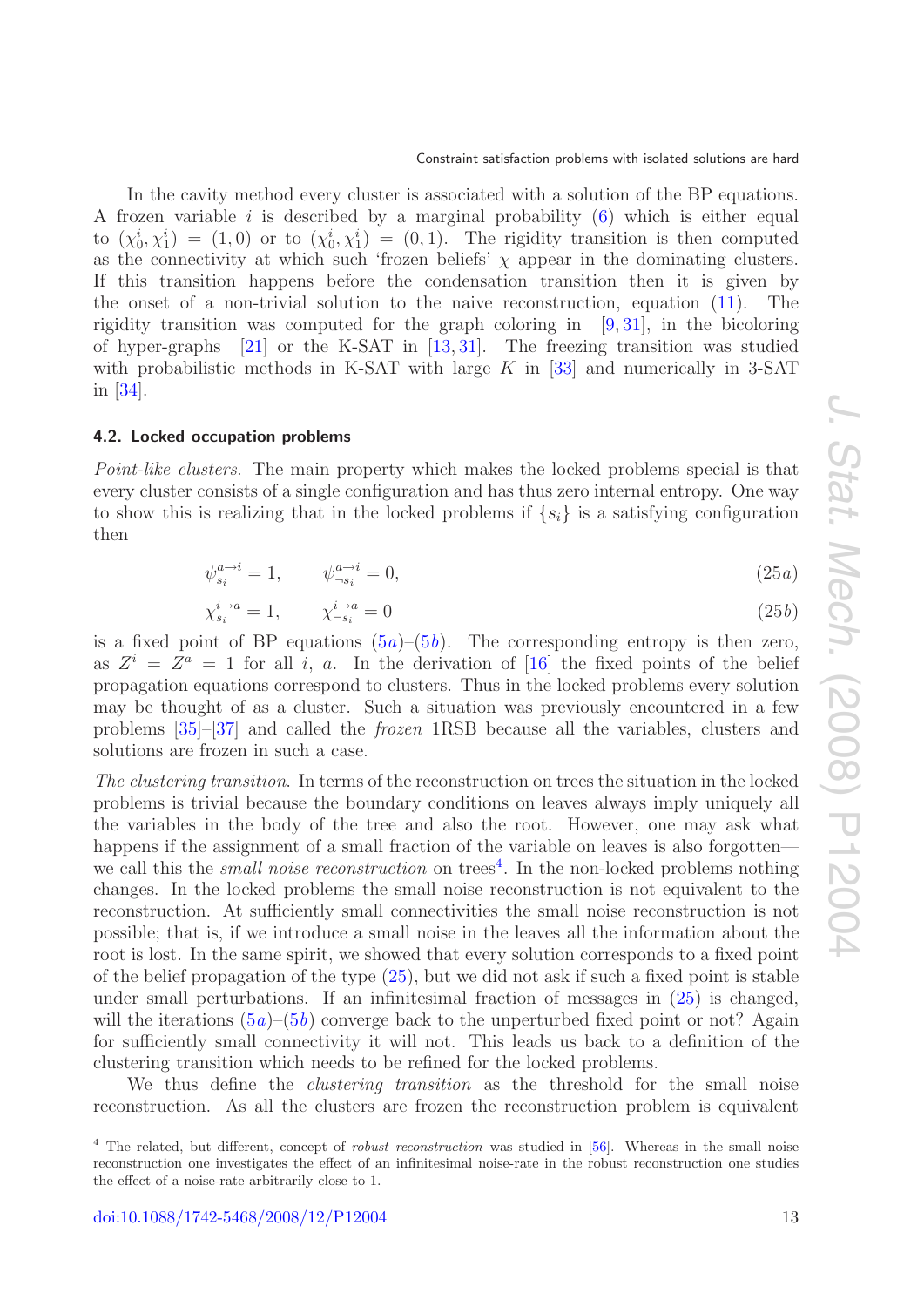to the naive reconstruction which deals only with the frozen variables. So, for example, on the ensemble of random regular graphs it is sufficient to investigate the stability of the solution  $\mu_0 = \mu_1 = 1$  of equations  $(11a)$  $(11a)$ – $(11b)$  under iteration. It is immediate to see that if  $L \geq 3$  then the solution  $\mu_1 = \mu_0 = 1$  of  $(11a)$  $(11a)$ – $(11b)$  is always iteratively stable. When  $L = 2$  we observed empirically that the solution  $\mu_1 = \mu_0 = 1$  is not stable and the only other solutions is  $\mu_1 = \mu_0 = 0$ . Thus in the regular graphs ensemble of the locked problems the clustering transition is at  $L = 3$ .

For a general graph ensemble it is simpler to realize that, as the internal entropy of clusters is zero, the 1RSB solution does not depend on the value of the Parisi parameter m. Thus in particular the small noise reconstruction is equivalent to the iterative stability of the BP-like fixed point of the survey propagation equations.

We have found that, in the locked occupation problems, the SP equations  $(13)–(14)$  $(13)–(14)$  $(13)–(14)$ , when initialized randomly, have two possible iterative fixed points.

- The trivial one:  $q_*^{a \to i} = p_*^{i \to a} = 1$ ,  $q_1^{a \to i} = p_1^{i \to a} = q_0^{a \to i} = p_0^{i \to a} = 0$  for all edges  $(ai)$ .
- The BP-like one:  $q_*^{a\to i} = p_*^{i\to a} = 0$ ,  $q^{a\to i} = \psi^{a\to i}$ ,  $p^{i\to a} = \chi^{i\to a}$  for all edges  $(ai)$ , where  $\psi$  and  $\chi$  is the solution of the BP equations  $(5a)-(5b)$  $(5a)-(5b)$  found with high probability by iterating the equations from a uniformly random initial condition.

The small noise reconstruction is then investigated, using the population dynamics, from the stability of the BP-like fixed point under iteration. If it is stable then the small noise reconstruction is possible and the phase is clustered. If it is not stable then we are in the liquid phase. From a geometric point of view, we conjecture that in the liquid phase the Hamming distance separation between solutions grows only proportionally to  $\log N$ ; in contrast, when small noise reconstruction is possible we expect this Hamming distance to be extensive (proportional to N).

*The satisfiability threshold.* The BP equations  $(5a)$  $(5a)$ – $(5b)$  have many fixed points. However, when we solve them iteratively starting from a random initial condition we always find the same fixed point which does not correspond to a satisfying assignment [\(25\)](#page-12-2). We call this fixed point and its corresponding entropy the replica symmetric solution. It should actually be thought of as a fixed point of the survey propagation equations as explained in the previous paragraph. The important fact is that it gives the correct entropy [\(7\)](#page-6-5), and also the correct marginal probabilities.

The satisfiable threshold in the locked problems is then computed as the average connectivity  $l_s$  at which the replica symmetric entropy [\(7\)](#page-6-5) decreases to zero [\[35\]](#page-26-31),  $s(l_s) = 0$ . This is the first of many quantities in the locked problems which can be computed with much smaller effort then in the non-locked problems. The condensed phase, where the space of solutions is dominated by a finite number of clusters, does not exist in the locked problems and the condensation transition coincides with the satisfiability threshold.

*Summary of the phase diagram*. In contrast to the zoo of phase transitions in non-locked problems, in the locked problems we find only three phases, sketched in figure [3,](#page-14-1) whose critical connectivity values are given in table [1.](#page-15-0)

• The liquid phase, for connectivities  $\overline{l} < l_d$ : in this phase the small noise reconstruction is not possible. Equivalently the BP-like iterative fixed point of the survey propagation equations is not stable. If one considers the problem at a very small temperature,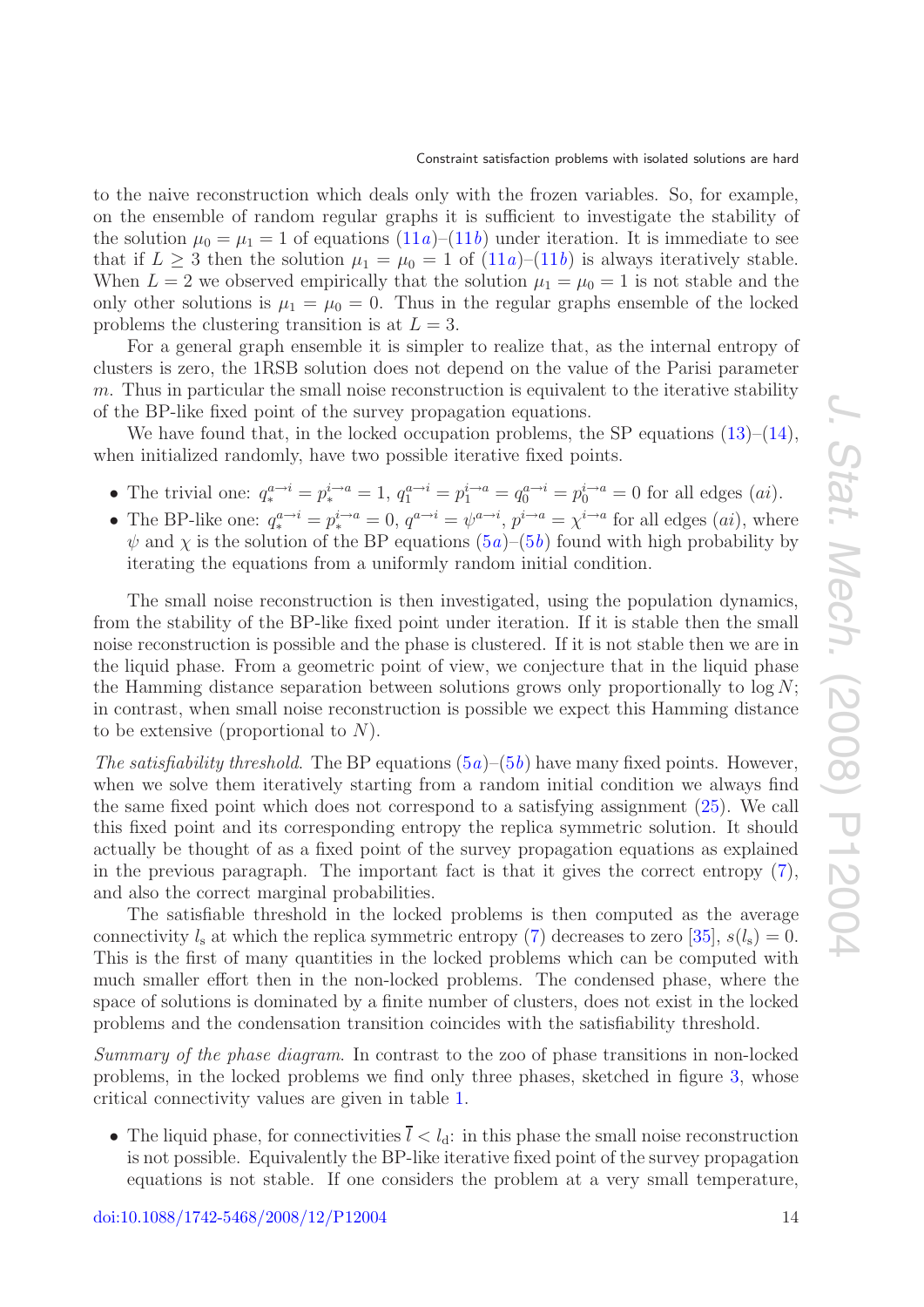

<span id="page-14-1"></span>

**Figure 3.** Sketch of the phase diagram in the locked problems. At low constraint density  $\overline{l}$  <  $l_d$  the solutions are separated by logarithmical distance but if any sort of noise is introduced this separation disappears. In the clustered phase  $l_d \leq \overline{l} < l_s$  the space of solutions is made of well-separated single solutions. Eventually the satisfiability transition  $l_s$  comes beyond which solutions do not exist.

the 1RSB equations have only the trivial solution: such a situation was observed previously in the perfect matching problem [\[18,](#page-26-14) [38\]](#page-26-33). We expect that the Hamming distance separation between solutions in this phase is only logarithmic.

- The clustered phase, for  $l_d < \overline{l} < l_s$ : in this phase the small noise reconstruction is possible. The BP-like iterative fixed point of the survey propagation equations is stable. The 1RSB equations have a non-trivial solution even at an infinitesimal temperature. We expect that the solutions are separated by an extensive Hamming distance: in other words, there is a gap in the weight enumerator function, just like in the XOR-SAT [\[39\]](#page-26-34). This property is crucial in low density parity check codes [\[40\]](#page-26-35).
- The unsatisfiable phase, for  $\overline{l} > l_s$ : no more solutions exist.

All the other phase transitions we described for the non-locked problems have become very simple: the clustering transition coincides with the rigidity and freezing. And the satisfiability transition coincides with the condensation one.

Finally we would like to mention the stability of the frozen 1RSB solution towards more levels of replica symmetry breaking. In more geometrical terms, one should check whether the solutions do not tend to aggregate into clusters. This is called stability of type I in the literature  $[41]$ – $[43]$ . In the locked problems it is equivalent to the finiteness of the spin glass susceptibility. In all the locked occupation problems we have studied, including all those in table [1,](#page-15-0) we have seen that the frozen 1RSB solution is always stable in the satisfiable phase and sometimes becomes unstable at a point in the unsatisfiable phase. This means that our description of the satisfiable phase, and the determination of the thresholds  $l_{d}$  and  $l_{s}$ , should be exact.

# <span id="page-14-0"></span>**4.3. The balanced LOPs**

We have seen that the phase diagram in the locked problems is much simpler than in the more studied constraint satisfaction problems as the K-SAT or coloring. In this section we describe a subclass of the locked problems—the so-called *balanced* locked problems where the situation is even simpler. In particular, the clustering and the satisfiability threshold can be determined easily and the second moment method can be used to prove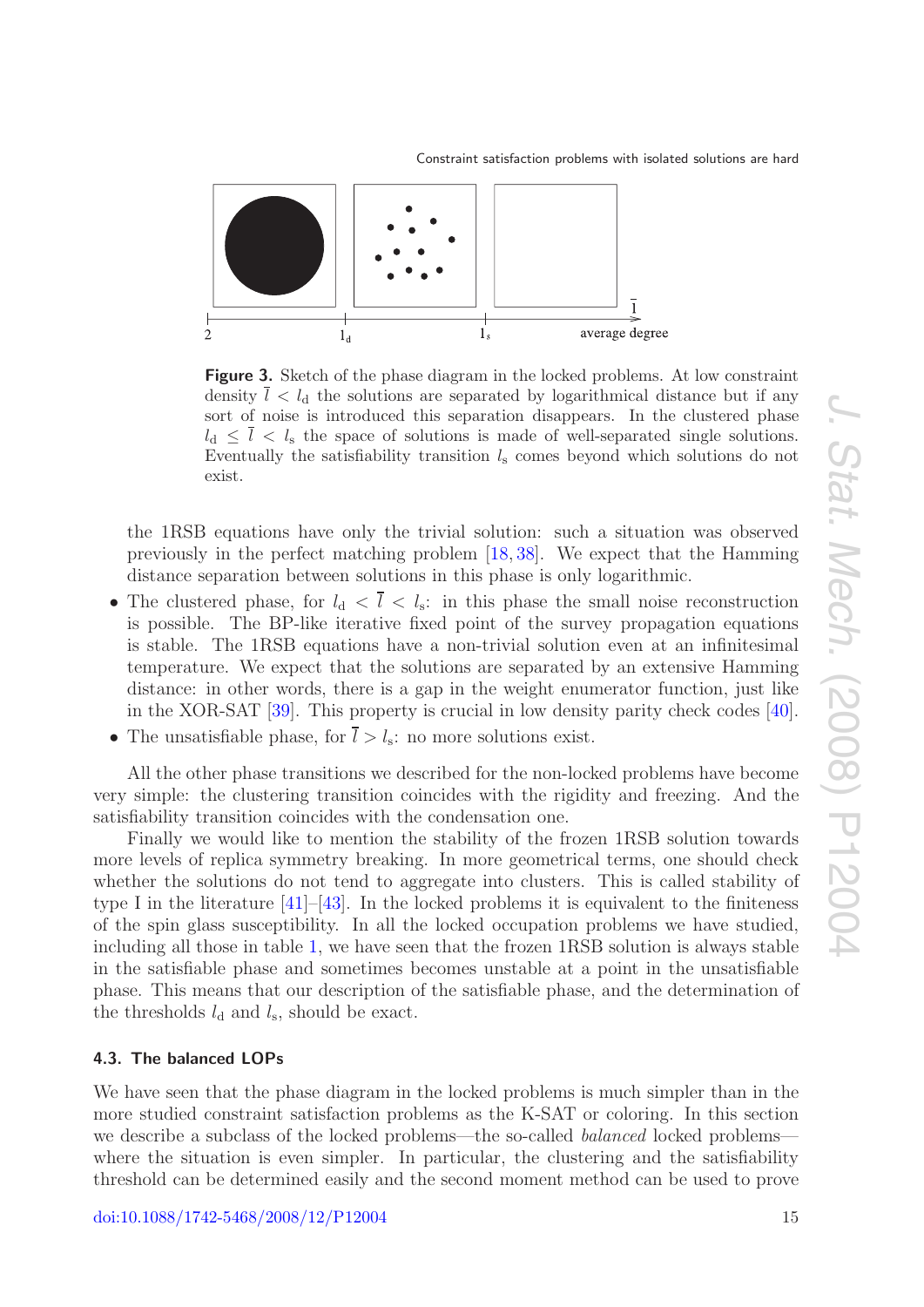<span id="page-15-0"></span>**Table 1.** The locked cases of the occupation CSPs for  $K \leq 6$ . In the regular graphs ensemble the space of solutions is clustered for  $L \geq L_d = 3$  and the problem is unsatisfiable for  $L \geq L_s$ . The values  $c_d$  and  $c_s$  are the critical parameters of the truncated Poissonian ensemble [\(1\)](#page-5-1), while the corresponding average connectivities  $l_d$  and  $l_s$  are given via equation [\(2\)](#page-5-2). In all these problems the replica symmetric solution is stable at least up to the satisfiability threshold. The balanced cases are marked as ∗, their dynamical threshold follows from [\(29\)](#page-16-0) and their satisfiability threshold can be computed from the second moment method.

| $\mathbf{A}$ | Name                                                 | $L_{\rm s}$ | $c_{\rm d}$ | $c_{s}$  | $l_{\rm d}$ | $l_{\rm s}$ |
|--------------|------------------------------------------------------|-------------|-------------|----------|-------------|-------------|
| 0100         | $1$ -in- $3$ $SAT$                                   | 3           | 0.685(3)    | 0.946(4) | 2.256(3)    | 2.368(4)    |
| 01000        | $1$ -in- $4$ $SAT$                                   | 3           | 1.108(3)    | 1.541(4) | 2.442(3)    | 2.657(4)    |
| $00100*$     | $2$ -in-4 SAT                                        | 3           | 1.256       | 1.853    | 2.513       | 2.827       |
| $01010*$     | $4$ -odd-PC                                          | 5           | 1.904       | 3.594    | 2.856       | 4           |
| 010000       | $1$ -in- $5$ $SAT$                                   | 3           | 1.419(3)    | 1.982(6) | 2.594(3)    | 2.901(6)    |
| 001000       | $2$ -in- $5$ $SAT$                                   | 4           | 1.604(3)    | 2.439(6) | 2.690(3)    | 3.180(6)    |
| 010100       | $1-$ or-3-in- $5$ $SAT$                              | 5           | 2.261(3)    | 4.482(6) | 3.068(3)    | 4.724(6)    |
| 010010       | $1$ -or-4-in-5 $SAT$                                 | 4           | 1.035(3)    | 2.399(6) | 2.408(3)    | 3.155(6)    |
| 0100000      | $1$ -in- $6$ $SAT$                                   | 3           | 1.666(3)    | 2.332(4) | 2.723(3)    | 3.113(4)    |
| 0101000      | $1$ -or-3-in-6 SAT                                   | 6           | 2.519(3)    | 5.123(6) | 3.232(3)    | 5.285(6)    |
| 0100100      | $1$ -or-4-in-6 SAT                                   | 4           | 1.646(3)    | 3.366(6) | 2.712(3)    | 3.827(6)    |
| 0100010      | $1$ -or-5-in-6 SAT                                   | 4           | 1.594(3)    | 2.404(6) | 2.685(3)    | 3.158(6)    |
| 0010000      | $2$ -in-6 SAT                                        | 4           | 1.868(3)    | 2.885(4) | 2.835(3)    | 3.479(4)    |
| $0010100*$   | $2\text{-}or\text{-}4\text{-}in\text{-}6\text{ SAT}$ | 6           | 2.561       | 5.349    | 3.260       | 5.489       |
| 0001000*     | $3$ -in- $6$ $SAT$                                   | 4           | 1.904       | 3.023    | 2.856       | 3.576       |
| $0101010*$   | $6$ -odd-PC                                          | 7           | 2.660       | 5.903    | 3.325       | 6           |

rigorously the validity of this determination of the satisfiability threshold. This makes the balanced locked problems very interesting from the mathematical point of view.

The *balanced* occupation problems are defined via the property that two random solutions are almost surely at Hamming distance  $N/2 + o(N)$ . This property may, of course, depend on the connectivity distribution  $Q(l)$ . A necessary condition for the problem to be balanced is that the vector A be palindromic, meaning that  $A_r = A_{K-r}$ . But not all the palindromic problems are balanced: the simplest such example is the 1-or-4-in-5 SAT,  $A = 010010$ , where the symmetry is spontaneously broken in the same way as in a ferromagnetic Ising model.

As we argued in section [4.2](#page-12-0) in the locked problems the replica symmetric approach (BP) gives the exact marginal probabilities and total entropy. Therefore a problem is balanced if and only if the iterative fixed point of the BP equations [\(5](#page-6-1)*a*)–[\(5](#page-6-2)*b*) is such that all the beliefs are equal to 1/2.

We do not know of any simpler general rule to decide if a problem is balanced. For  $K \leq 12$ , there is no exception to the following empirical rule: all the problems which can be obtained from a Fibonacci-like recursion

$$
0A_K0 = A_{K+2}, \qquad 01A_K10 = A_{K+4}, \tag{26}
$$

from  $A_2 = 010$  or  $A_4 = 01010$  are balanced in their satisfiable phase. There are, however, other balanced locked problems which cannot be obtained this way: the simplest example is  $A = 0001001000$ .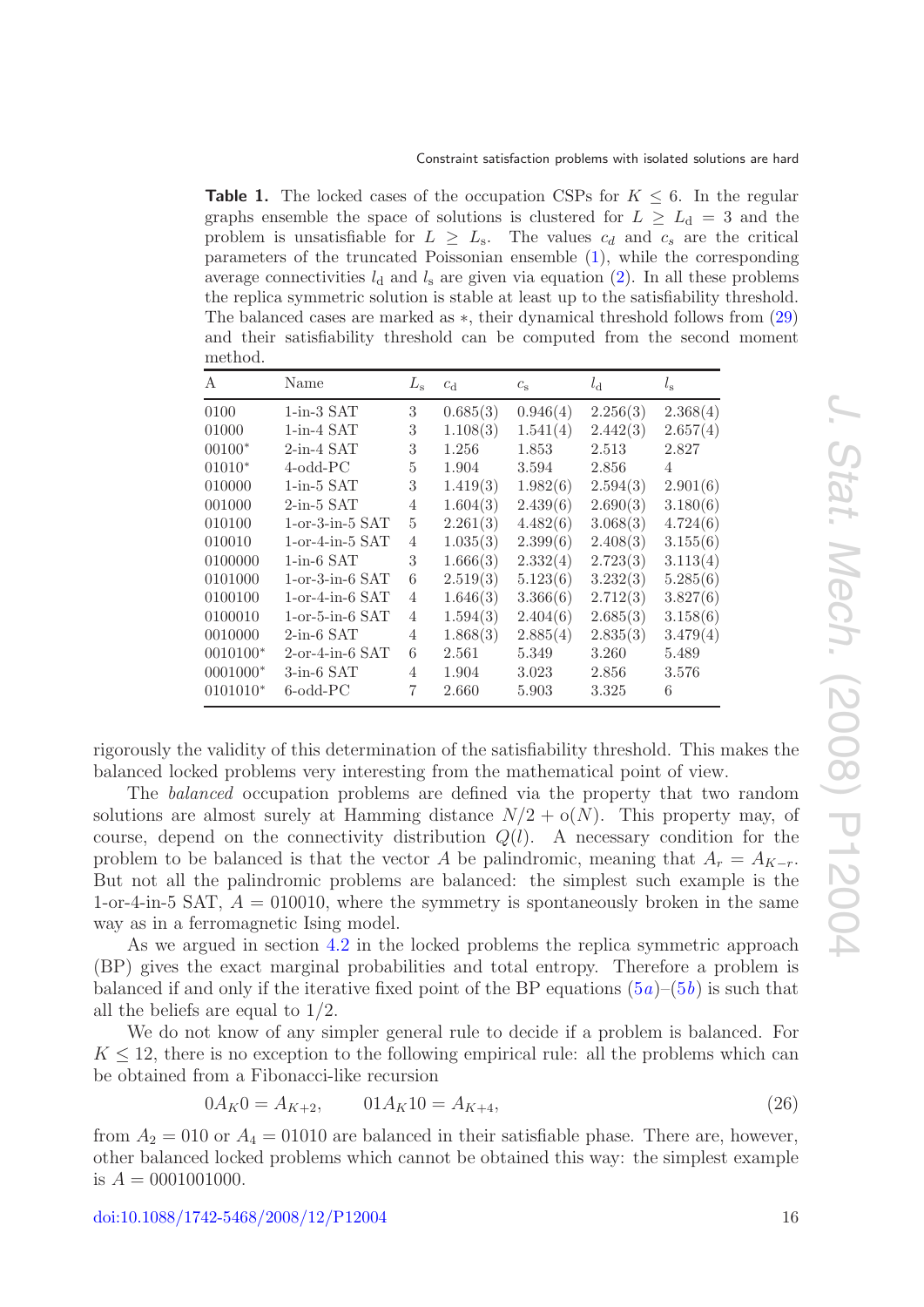*Clustering threshold in the balanced LOPs*. The clustering threshold is given by the small noise reconstruction, i.e. by the stability of the naive reconstruction procedure as explained in section [4.2.](#page-12-0) In balanced LOPs, the messages are symmetric,  $\psi_0 = \psi_1 = 1/2$ , and thus also the probability for the root variable to be uniquely determined by the leaves is independent of the value which has been broadcast:  $\mu_0 = \mu_1 = \mu$ . For a graph ensemble with excess degree distribution  $q(l)$ , one can write explicitly the self-consistency condition on  $\mu$ :

$$
\mu = \frac{2}{g_A} \sum_{r=0}^{k} \delta_{A_{r+1},1} \delta_{A_r,0} {k \choose r} \sum_{s=0}^{s_1} {r \choose s} \left[ 1 - \sum_{l=0}^{\infty} q(l)(1-\mu)^l \right]^{k-s} \left[ \sum_{l=0}^{\infty} q(l)(1-\mu)^l \right]^s, \tag{27}
$$

where  $k = K - 1$ , and  $g_A = \sum_{r=0}^k \delta_{A_{r+1},1} {k \choose r} + \sum_{r=0}^k \delta_{A_r,1} {k \choose r}$ . For the ensemble of graphs with truncated Poissonian degree distribution of coefficient  $c$  we derive from  $(3)$ 

$$
\mu = \frac{2}{g_A} \sum_{r=0}^{k} \delta_{A_{r+1},1} \delta_{A_r,0} {k \choose r} \sum_{s=0}^{s_1} {r \choose s} \left(\frac{1 - e^{-c\mu}}{1 - e^{-c}}\right)^{k-s} \left(\frac{e^{-c\mu} - e^{-c}}{1 - e^{-c}}\right)^s. \tag{28}
$$

The clustering threshold is defined as the value of c where the fixed point  $\mu = 1$  becomes unstable. One gets

<span id="page-16-0"></span>
$$
\frac{e^{c_d} - 1}{c_d} = K - 1 - \frac{\sum_{r=0}^{K-2} \delta_{A_{r+1,1}} \delta_{A_{r-1,0}} \delta_{A_r,0} \binom{K-1}{r}}{\sum_{r=0}^{K-2} \delta_{A_{r+1,1}} \binom{K-1}{r}}.
$$
(29)

These values are summarized in table [1,](#page-15-0) where the balanced locked problems are marked by a ∗.

*Satisfiability threshold in the balanced LOPs*. For the balanced locked problems the replica symmetric entropy is given by

<span id="page-16-1"></span>
$$
s_{\rm sym}(\bar{l}) = \log 2 + \frac{\bar{l}}{K} \log \left[ 2^{-K} \sum_{r=0}^{K} \delta_{A_r,1} {K \choose r} \right],
$$
\n(30)

where  $\overline{l}$  is the average degree of variables. Notice the simple form of this entropy: in the balanced locked problems each added constraint destroys a fraction of solutions exactly equal to the fraction of configurations that satisfy a single constraint. The satisfiability threshold is then given by the point  $l_s$  where this entropy is zero.

*Second moment method in the balanced LOPs*. In all the balanced LOPs that we have considered we found numerically that the second moment entropy [\(20\)](#page-10-3), is exactly twice the annealed entropy, [\(16\)](#page-9-3),  $2s_{\text{ann}} = s_{\text{2nd}}$ . A hint that this may happen comes from the following observations:

- The annealed entropy [\(16\)](#page-9-3) has a stationary point at  $t = 1/2$   $(u = 1, x = 1)$ . At this stationary point the entropy evaluates to [\(30\)](#page-16-1).
- The second moment entropy [\(20\)](#page-10-3) has a stationary point at  $t_x = t_y = t_z = 1/4$  $(u_x = u_y = u_z = 1, x = y = z = 1).$  At this stationary point the second moment entropy evaluates to twice the annealed entropy  $(30)$ . This can be seen using Vandermonde's combinatorial identity:

$$
\binom{K}{r_2} = \sum_{s=0}^{r_1} \binom{r_1}{s} \binom{K-r_1}{r_2-s}.
$$
\n(31)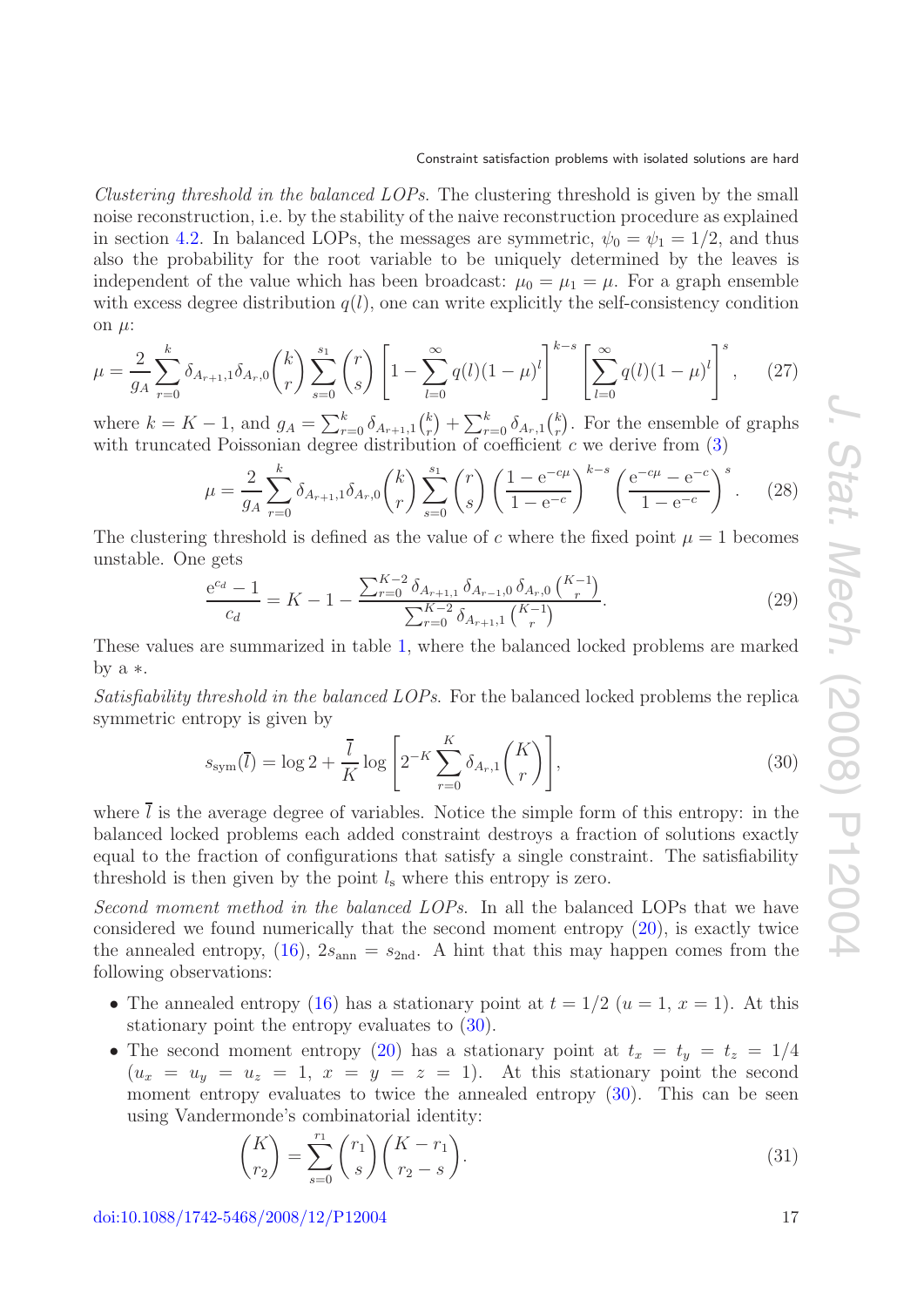We checked numerically that in the balanced LOPs the global maxima of  $s_{\text{ann}}$  and  $s_{2nd}$  is always given by these stationary points (the second moment entropy has another stationary point at  $t_x = 1/2$ ,  $t_y = t_z = 0$  or  $t_x = 0$ ,  $t_y = t_z = 1/2$ , but at this point it is equal to the first moment entropy at  $t = 1/2$ ). In contrast, in the non-locked or non-balanced problems we always found another competing maximum.

If one accepted the result  $2s_{\text{ann}} = s_{\text{2nd}}$ , and made the reasonable assumption that the satisfiability threshold is sharp, then Chebyshev's inequality [\(19\)](#page-10-4) would prove the correctness of the satisfiability threshold computed from [\(30\)](#page-16-1). Therefore the full class of balanced LOPs is a candidate for a rigorous mathematical determination of the satisfiability threshold. This would be quite interesting, as it would noticeably enlarge the list of problems where the threshold is known rigorously (so far only a handful of sparse NP-complete CSPs are in this category: the 1-in-K SAT [\[17,](#page-26-13) [44\]](#page-26-38), the  $2 + p$ -SAT [\[45,](#page-26-39) [46\]](#page-26-40) and the  $(3, 4)$ -UE-CSP  $[25]$ ).

Let us summarize qualitatively what are the main features of the balanced locked occupation problems that make the fluctuations of the number of solutions so small that the second moment method presumably gives the exact satisfiability threshold.

- Balancing—it is well known that the second moment method works better if most of the weight is on the most numerous configurations (that is, the half-filling ones). In the K-SAT problem several reweighting schemes were introduced in order to improve the second moment lower bounds [\[19,](#page-26-15) [32\]](#page-26-28). This is also the reason why the second moment bound is much sharper in the balanced NAE-SAT (bicoloring) than in the K-SAT [\[19\]](#page-26-15).
- Reducing fluctuations in the connectivity—naturally, reducing the fluctuations of the variables connectivity reduces the fluctuation of the number of solutions. Our work shows that the necessary step is not to have leaves. Fluctuating higher degrees do not really pose a problem.
- Locked nature of the problem—finally the key point is the locked structure of the problem. It was remarked in [\[34\]](#page-26-30) that the cluster-related quantities fluctuate much less than the solution-related ones. Thus the fact that clusters do not have a fluctuating size, but size 1, is the crucial property needed to make the second moment method sharp. This is exactly what happens in the XOR-SAT problem, where the second moment becomes exact when it is restricted to the 'core' of the graph [\[24,](#page-26-19) [45\]](#page-26-39).

## <span id="page-17-0"></span>**5. Numerical studies**

We shall show in this section that the LOPs, in their whole clustered phase, seem to be very hard from the algorithmic point of view. We shall illustrate this by testing and analyzing the performance of some of the best algorithms developed for random 3-satisfiability, the canonical hard constraint satisfaction problem.

Our first study uses a complete algorithm and shows that, like in other problems such as satisfiability and coloring, the hardest instances are found in the neighborhood of the satisfiability transition. We then turn to incomplete algorithms, which are aimed at finding a SAT configuration when it exists.

The best performance for incomplete algorithms is nowadays attributed to the survey propagation inspired decimation [\[8,](#page-26-5) [47\]](#page-26-41) and the survey propagation inspired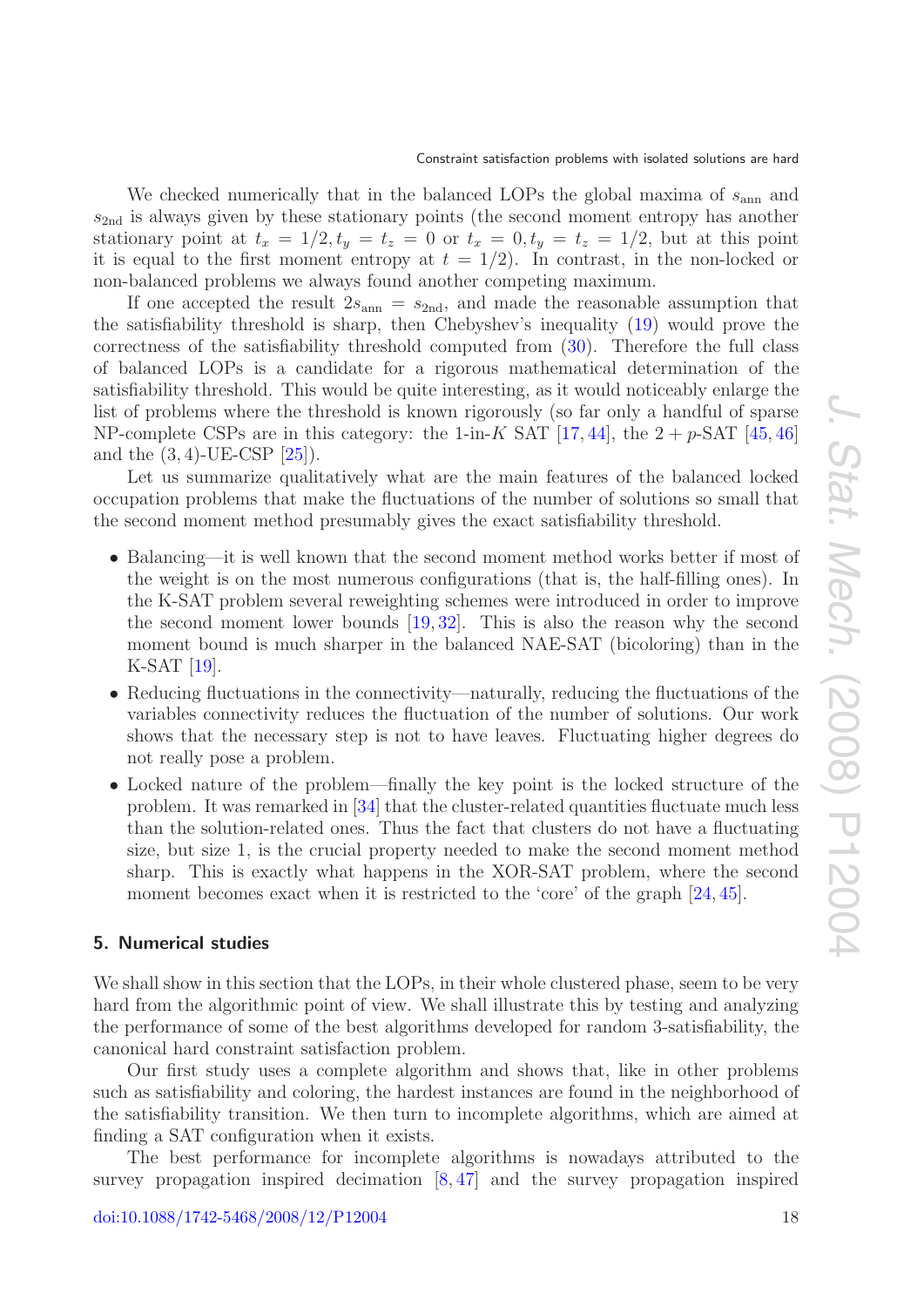reinforcement [\[48\]](#page-26-42). In the random 3-SAT problem both of these algorithms were reported to work in linear time (or at most log-linear time) up to a constraint density about  $\alpha = 4.252$ , to be compared with the satisfiability threshold  $\alpha_s = 4.267$  and the clustering transition  $\alpha_d = 3.86$ .

As we saw in section [4.2,](#page-12-0) in the LOPs, the survey propagation algorithm has no advantage over the belief propagation algorithm. We thus study the performance of the BP inspired decimation and reinforcement. The conclusions are as follows: the BP decimation fails in the LOPs even at very low connectivities; the BP reinforcement works in linear time in the non-clustered phase but fails in the clustered phase.

## <span id="page-18-0"></span>**5.1. Exhaustive search results**

One way to solve an LOP is to transform it into a conjunctive normal form (CNF) and use some of the open source complete solvers of the satisfiability problem. We have done such a study for the 1-or-3-in-5 SAT problem. We have generated random instances of this problem from a truncated Poisson ensemble, with M constraints. Each instance has been transformed into a satisfiability formula by mapping every constraint into  $\sum_{r=0}^{K} \delta_{A_r,0} {K \choose r}$ CNF clauses: for every constraint of  $K$  variables, one creates as many CNF clauses, out of the  $2<sup>K</sup>$  possible clauses, as there are forbidden configurations. We have applied a branch-and-bound based open source SAT solver called MiniSat 1.14 [\[49\]](#page-26-43) to test the satisfiability and to compute the running time needed by this algorithm to decide the satisfiability.

Figure [4,](#page-19-0) left, shows the probability that an instance is satisfiable plotted versus the average degree. It displays the typical behavior of a phase transition rounded by finite size effects. Figure [4,](#page-19-0) right, shows the median value of the CPU time which was used to solve an instance of the decision problem on a 2 GHz MacBook laptop (note the logarithmic scale) plotted versus the average degree. The hardest instances appear around the satisfiability threshold  $l_s$ , and the time needed by the algorithm in this region clearly grows exponentially with size. Hard satisfiable instances start to appear around  $l \simeq l_d$ , although it is difficult to assert from this data where the exponential behavior really starts. For larger system sizes it seems that the exponential behavior starts way below the dynamical threshold  $l_{d}$ .

The data shows the same qualitative behavior as has been found in similar studies of satisfiability, with the difference that the relative width,  $(l_s - l_d)/l_s$ , of the clustered phase is larger in this case than it is in the  $K = 3$  or 4 satisfiability problems. The existence of LOPs with such a broad clustered phase is an appealing feature for numerical studies. In the following sections of this paper we argue that in the locked problems the easy–hard algorithmic threshold for the best-known incomplete solvers coincides with the clustering transition  $l_{d}$ .

# <span id="page-18-1"></span>**5.2. Decimation fails in LOPs**

In BP inspired decimation one uses the knowledge of the marginal probabilities estimated from BP in order to identify the most biased variable, fix it to its most probable value and reduce the problem. Such an algorithm usually works well even in the clustered region (for performance in K-SAT and coloring, see [\[9,](#page-26-6) [12\]](#page-26-23)). In the locked occupation problems the BP decimation fails badly. For example, in the 1-or-3-in-5 SAT problem,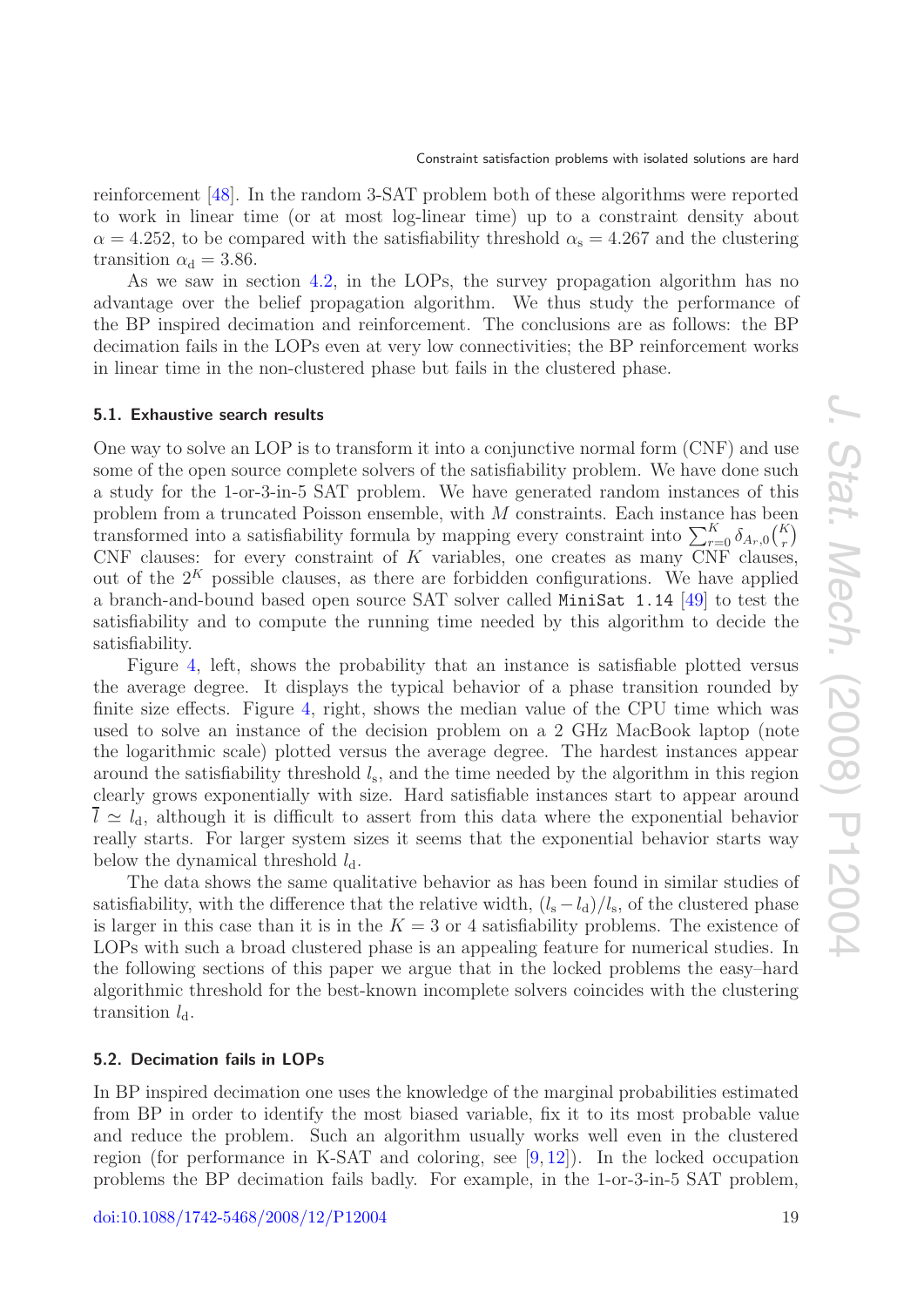

<span id="page-19-0"></span>

**Figure 4.** Left: probability that a random instance of the 1-or-2-in-5 SAT is satisfiable versus the average degree. The probability is computed from 500 instances generated from the truncated Poisson ensemble. The vertical line shows the analytical prediction of the value of the satisfiability transition. Right: median over the same 500 instances of the CPU running time of the complete algorithm MiniSat 1.14 (we have subtracted 0.0012 s from the CPU time, as this is approximately where it extrapolates for small average degree and zero system size). Alternatively one could plot the number of backtracking steps, which has a qualitatively identical behavior.

on the truncated Poisson graphs with  $M = 2 \times 10^4$  constraints, the probability of success is about 25% at  $\overline{l} = 2$  and less than 5% at  $\overline{l} = 2.3$ , way below the clustering threshold  $l_{\rm d} \simeq 3.07$ . Interestingly, the precursors of the failure of the BP decimation algorithm observed, for instance, in graph coloring are not present in the locked problems. In particular, the BP equations converge during all the processes and the normalizations in the BP equations  $(5a)-(5b)$  $(5a)-(5b)$  stay finite.

Although we do not know how to analyze directly the BP decimation process, the mechanisms explaining the failure of the decimation strategy can be understood using the approach of [\[50\]](#page-26-44). The idea is to analyze an idealized decimation process, where the variable to be fixed is chosen uniformly at random and its value is chosen according to its exact marginal probability. If its value is chosen according to the BP marginal we speak about the uniform BP decimation. If BP would give a fair approximation to the exact marginal throughout the decimation process, the uniform BP decimation should be equivalent to the ideal decimation. In the ideal decimation, the reduced problem obtained after  $\theta N$  steps is statistically equivalent to the reduced problem created by choosing a solution uniformly at random and revealing a fraction  $\theta$  of its variables, which we now analyze, following the lines of [\[50\]](#page-26-44).

Given an instance of the CSP, consider a solution taken uniformly at random and reveal the value of each variable with probability  $\theta$ . Denote  $\Phi$  the fraction of variables which either have been revealed or are directly implied by the revealed ones. We can compute  $\Phi(\theta)$  using the replica symmetric cavity method (which is correct in the satisfiable phase of locked problems) as follows.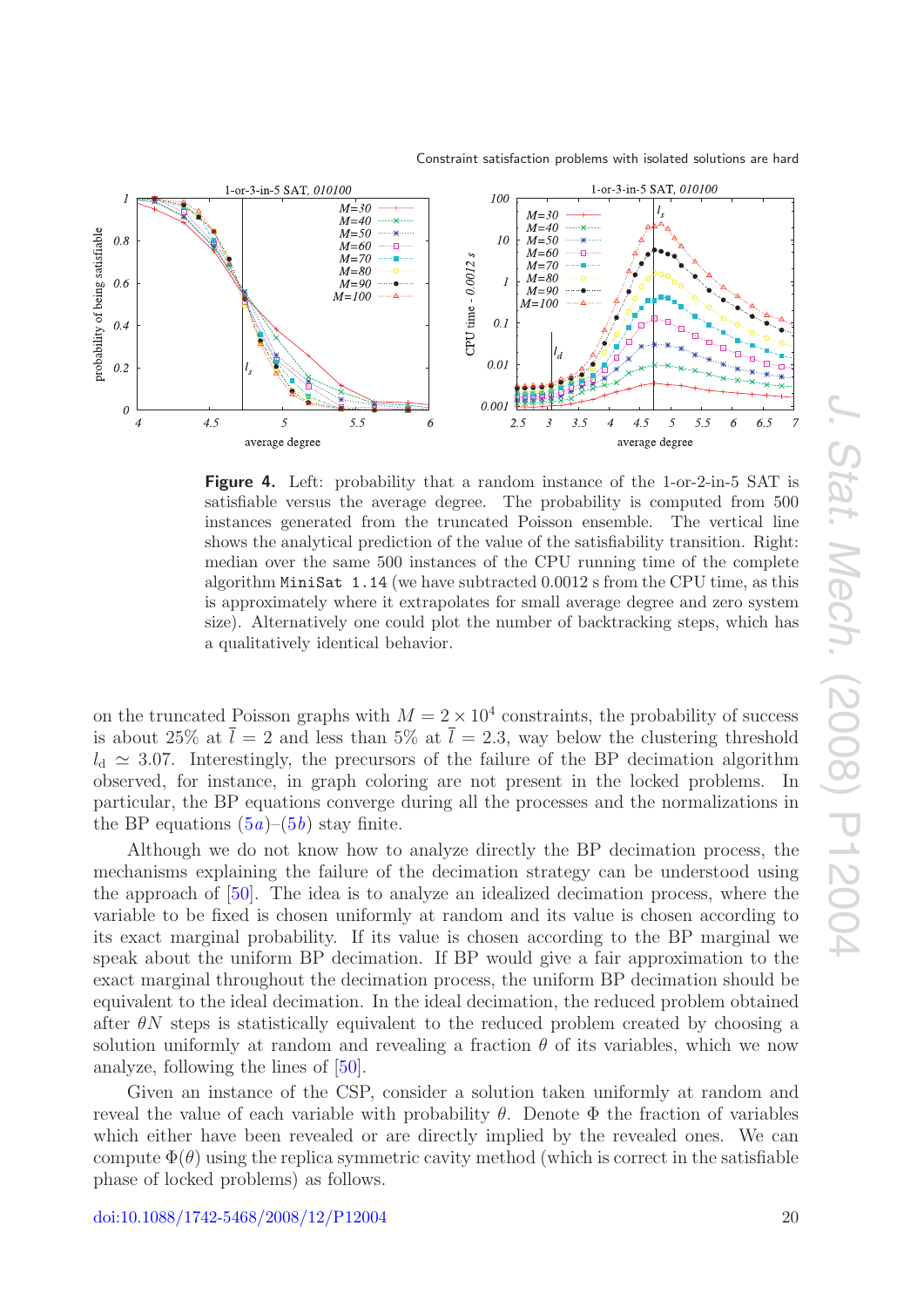Denote by  $\phi_s^{i\to b}$  the probability that a variable i is implied conditioned on the value s of the variable i and on the absence of the edge (ib); denote by  $q_s^{a\rightarrow i}$  the probability that constraint a implies variable  $i$  to be s conditioned on: (1) variable  $i$  takes the value s in the solution we chose, (2) variable i was not revealed directly and (3) the edge  $(ai)$ is absent. Then  $\phi_s^{i\rightarrow b}$  is given by

<span id="page-20-2"></span><span id="page-20-1"></span><span id="page-20-0"></span>
$$
\phi_s^{i \to b} = \theta + (1 - \theta) \left[ 1 - \prod_{a \in \partial i - b} (1 - q_s^{a \to i}) \right],\tag{32}
$$

meaning that the variable i was either revealed or not, and if not it is implied if at least one of the incoming constraints implies it. We shall write the expression for  $q_s^{\alpha \rightarrow i}$  only for occupation problems on random regular graphs where the replica symmetric equation is factorized. Then  $q_s^{a\to i}$  and  $\phi_s^{i\to b}$  are independent of a, b, i:  $q_s^{a\to i} = q_s$  and  $\phi_s^{i\to b} = \phi_s$ . The conditional probability  $q_s$  is the ratio of the probability that variable i takes the value s and is implied by the constraint  $a$  on the one hand, and the probability that variable  $i$ takes the value s on the other hand:

$$
q_1 = \frac{1}{\psi_1 Z^{\text{reg}}} \sum_{r=0}^k \delta_{A_r,0} \delta_{A_{r+1},1} {k \choose r} (\psi_1)^{lr} (\psi_0)^{l(k-r)} \sum_{s=0}^{s_1} {r \choose s} \phi_0^{k-r} \phi_1^{r-s} (1-\phi_1)^s,
$$
(33*a*)

$$
q_0 = \frac{1}{\psi_0 Z^{\text{reg}}} \sum_{r=0}^k \delta_{A_r,1} \delta_{A_{r+1},0} {k \choose r} (\psi_1)^{lr} (\psi_0)^{l(k-r)} \sum_{s=0}^{s_0} {k-r \choose s} \phi_1^r \phi_0^{k-r-s} (1-\phi_0)^s, \tag{33b}
$$

where  $l = L - 1$ ,  $k = K - 1$ . The sum over r goes over all the possible numbers of 1's being assigned on the incoming variables, and the numbers  $\psi_0, \psi_1$  are the cavity probabilities, solutions of the BP equations  $(9a)-(9b)$  $(9a)-(9b)$ . The indices  $s_1, s_0$  in the second sum of both equations are the largest possible but such that  $s_1 \le r$ ,  $s_0 \le K - 1 - r$ , and  $\sum_{s=1}^{s_1} A_s = 0$   $\sum_{s=1}^{s_2} A_s = 0$ . The terms  $s_1^{k-r} s_1^{k-r-s}$   $\sum_{s=1}^{s_1} s_s$  and  $s_1^{k-r-s} s_1^{k-r-s}$  $\sum_{s=0}^{s_1} A_{r-s} = 0$ ,  $\sum_{s=0}^{s_0} A_{r+1+s} = 0$ . The terms  $\phi_0^{k-r} \phi_1^{r-s} (1 - \phi_1)^s$  and  $\phi_1^r \phi_0^{k-r-s} (1 - \phi_0)^s$ are the probabilities that a sufficient number of incoming variables was revealed such that the outcoming variable is implied (not conditioned on its value).  $Z^{\text{reg}}$  is the normalization in  $(9a)-(9b)$  $(9a)-(9b)$ .

Iterations of equations [\(32\)](#page-20-0)–[\(33\)](#page-20-1) with the initial condition  $\phi = \theta$  give us the fixed point for  $q_0, q_1$ . The total probability that a variable is fixed is then computed as

<span id="page-20-3"></span>
$$
\Phi(\theta) = \theta + (1 - \theta) \left\{ \mu_1 [1 - (1 - q_1)^L] + \mu_0 [1 - (1 - q_0)^L] \right\},\tag{34}
$$

where  $\mu_0, \mu_1$  are the total BP marginals,  $\mu_s = \psi_s^L/(\psi_0^L + \psi_1^L)$ . Notice the analogy between equations  $(33b)-(33a)$  $(33b)-(33a)$  and the equations for the naive reconstruction  $(11b)-(11a)$  $(11b)-(11a)$ .

In figure [5](#page-21-1) we compare the function  $\Phi(\theta)$  obtained from the analytical study of ideal decimation [\(34\)](#page-20-3) with the experimental performance of the uniform BP decimation. Before the failure of the decimation algorithm (when a contradiction is encountered) the two curves are in very good agreement. This study shows two different reasons for the failure of the algorithm.

• Avalanche of direct implications—in some cases the function  $\Phi(\theta)$  has a discontinuity at a certain spinodal point  $\theta_s$  (e.g.  $\theta_s \approx 0.46$  at  $L = 3$  for the 1-or-3-in-5 SAT problem). For  $\theta < \theta_s$ , fixing one variable generates a finite number of direct implications. As the loops are of order  $\log N$  these implications never lead to a contradiction. At the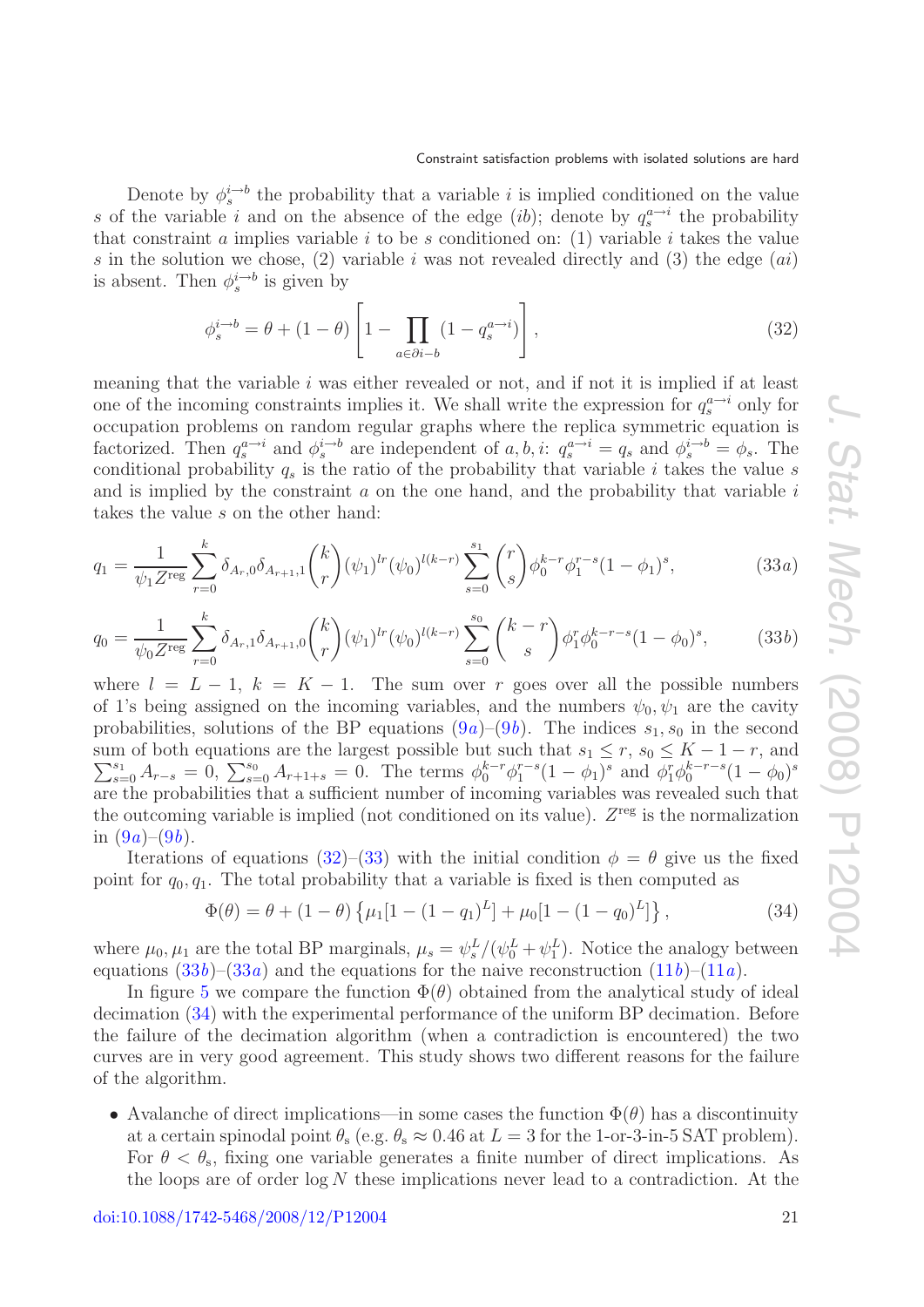

<span id="page-21-1"></span>

**Figure 5.** Analytical and numerical study of the BP inspired uniform decimation. The number of variables which are directly implied,  $\Phi(\theta)$ , is plotted against the number of fixed variables  $\theta$  in two of the LOPs on the regular graph ensemble with connectivity  $L$ .

spinodal point  $\theta_s$ , fixing one more variable generates an extensive avalanche of direct implications. Small (order  $1/N$ ) errors in the previously used BP marginals may thus lead to a contradiction. This indeed happens in almost all the runs we have done. For more detailed discussion see [\[50\]](#page-26-44).

• No more free variables—the second reason for the failure is specific to the locked problems, more precisely to the problems where  $\phi_0 = \phi_1 = 1$  is a solution of equations [\(32\)](#page-20-0)–[\(33\)](#page-20-1). In these cases it may happen that the function  $\Phi(\theta) \to 1$  at some  $\theta_1$  < 1 (e.g.  $\theta_1 \approx 0.73$  at  $L = 4$  for the 1-or-3-in-5 SAT problem). In other words, if we reveal a fraction  $\theta > \theta_1$  of variables from a random solution, the reduced problem will be compatible with only that given solution. Again, if there has been a little error in the previously fixed variables, the BP uniform decimation ends up in a contradiction. If, in contrast, the function  $\Phi(\theta)$  reaches the value 1 only for  $\theta = 1$ then the residual entropy is positive and there might be at each step some space to correct previous small errors, demonstrated on a non-locked problem in figure [6.](#page-22-0)

These two reasons for failure of the BP uniform decimation seem to be of quite different nature. But they have one property in common. As the point of failure is approached we observe that almost all the variables which are being fixed were already implied. The same sign of failure can be observed also in the maximal BP decimation. In figure [6](#page-22-0) we compare the two procedures. On the x axes we plot the number of variables which could have taken both the values just before they were fixed. On the  $y$  axes we plot the number of variables which could take only one value before they were fixed plus the number of implied variables. The failure of both versions of the BP decimation algorithms is then related to the divergence of the derivative of the function  $y(x)$ .

# <span id="page-21-0"></span>**5.3. The BP reinforcement algorithm**

BP reinforcement is currently the most efficient way of using the BP equations in a solver. It was originally introduced in [\[48\]](#page-26-42) and has also been used in [\[21,](#page-26-16) [51\]](#page-26-45). The main idea is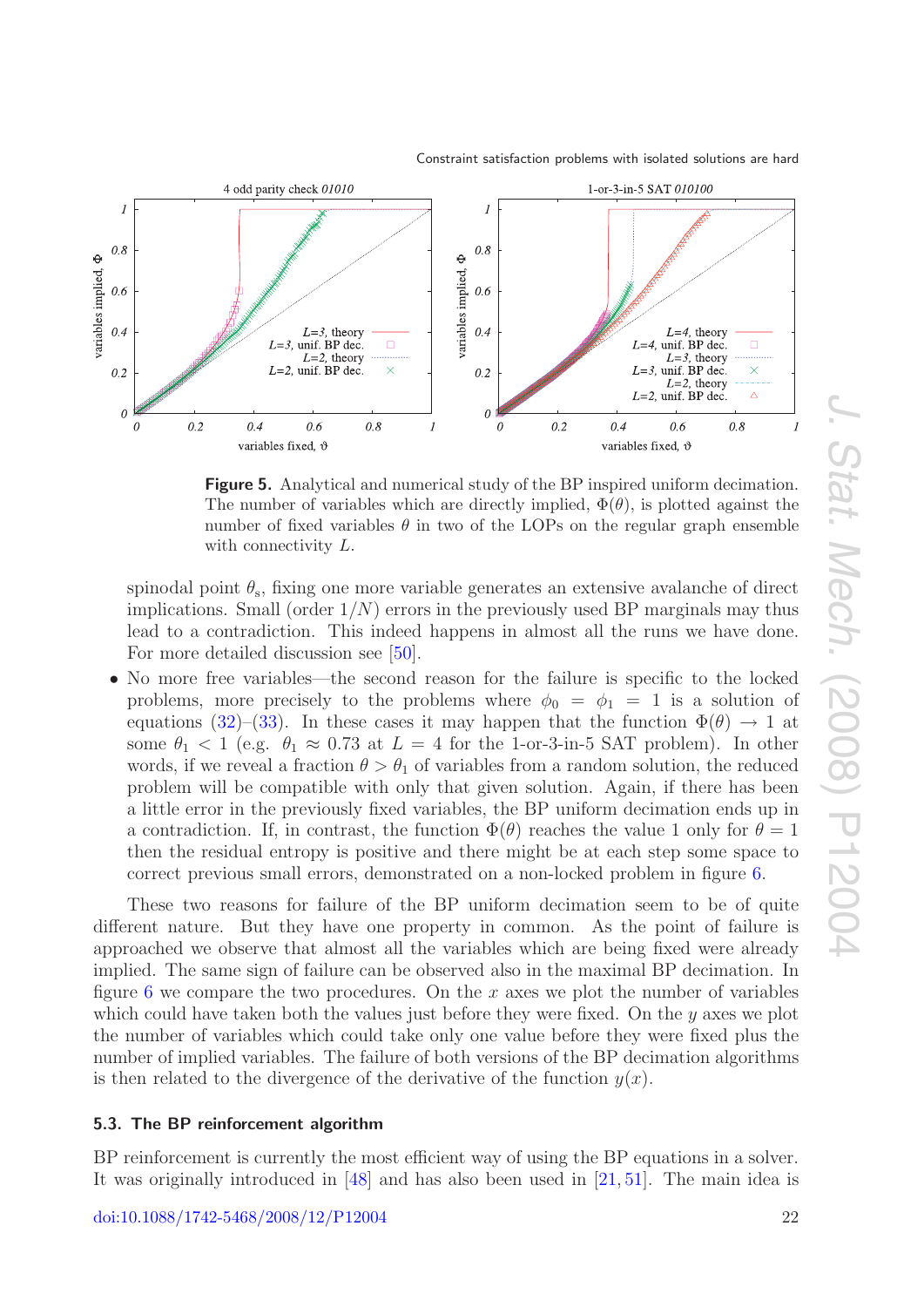<span id="page-22-0"></span>

**Figure 6.** Left: for comparison, the BP uniform decimation works well on the nonlocked problems, the example is for bicoloring. Right: comparison of the uniform BP decimation with the maximal BP decimation. The number of variables which are directly implied or were directly implied before being fixed is plotted against the number of variables which were free just before being fixed. The behavior of the two decimation strategies is similar. The divergence of the derivative of this function marks the point of failure.

to add an 'external bias'  $\mu_{s_i}^i$  which biases the variable i in the direction of the marginal probability computed from the BP messages. This modifies BP equation [\(5](#page-6-2)*b*) to

$$
\psi_{s_i}^{a \to i} = \frac{1}{Z^{a \to i}} \sum_{\{s_j\}} \delta_{A_{s_i} + \sum_j s_j, 1} \prod_{j \in \partial a - i} \chi_{s_j}^{j \to a},\tag{35a}
$$

$$
\chi_{s_i}^{i \to a} = \frac{1}{Z^{i \to a}} \mu_{s_i}^i \prod_{b \in \partial i - a} \psi_{s_i}^{b \to i}.
$$
\n(35*b*)

We remind ourselves that the belief on variable i (the BP estimate of its marginal)  $\chi^i_{s_i}$ , without taking into account the bias  $\mu$ , is given by equation [\(6\)](#page-6-4).

We tried several implementations of how the external bias  $\mu_{s_i}^i$  is updated and found the best performance for the following one:

$$
\mu_1^i = \pi, \qquad \mu_0^i = 1 - \pi, \qquad \text{if } \chi_0^i > \chi_1^i,\tag{36a}
$$

$$
\mu_1^i = 1 - \pi, \qquad \mu_0^i = \pi, \qquad \text{if } \chi_0^i \le \chi_1^i,\tag{36b}
$$

where  $0 \leq \pi \leq 1/2$  is a parameter which needs to be optimized. In the iterative update of the BP reinforcement, the external bias is not updated at every BP iteration, but only with probability

$$
p(t) = 1 - (1+t)^{-\gamma},\tag{37}
$$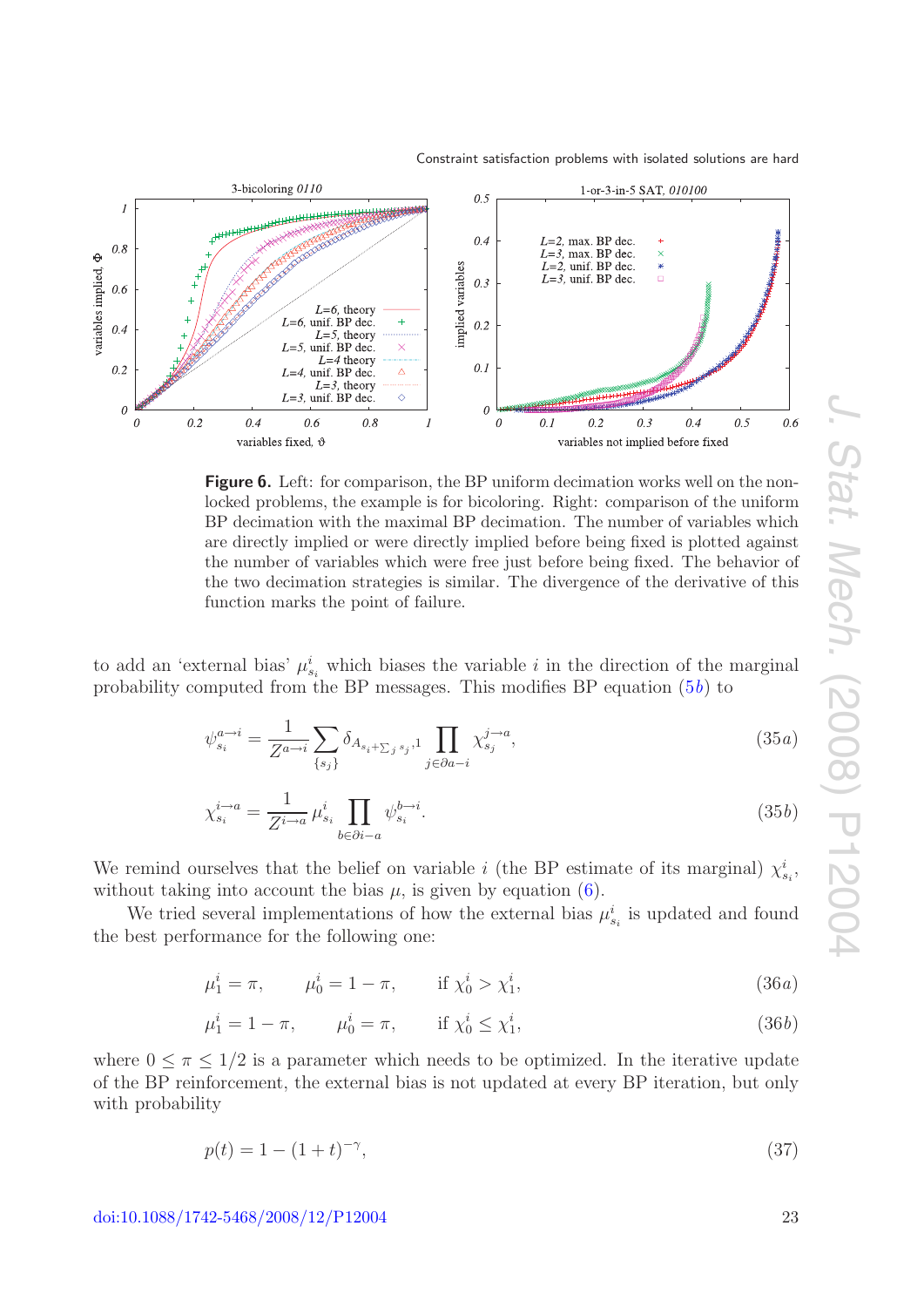where t is the time step and  $\gamma$  is a parameter to be optimized. The pseudocode of the algorithm is then as follows:

BP-REINFORCEMENT $(T, \gamma, \pi)$ 1 Initialize  $\mu_{s_i}^i$  and  $\psi_{s_i}^{a\rightarrow i}$  randomly; 2  $t \leftarrow 0$ ; 3 Compute the current configuration  $r_i = \text{argmax}_{s_i} \mu_{s_i}^i$ ; 4 **repeat** Make one sweep of the BP iterations (35a)–(35b); 5 update every bias  $\mu_{s_i}^i$  with probability  $p(T)$  according to (36a)–(36b); 6 Update  $r_i = \text{argmax}_{s_i} \mu_{s_i}^i$ ; 7  $t \leftarrow t + 1;$ 8 **until**  $\{r\}$  is a solution or  $t > T$ ;

This algorithm depends on two empirical parameters,  $\gamma$  and  $\mu$ . We generally use  $\gamma = 0.1$ . The optimization of the bias strength  $\pi$  is crucial. Empirically we observed three different regimes:

- $\pi_{BP-like} < \pi < 0.5$ : when the bias is weak, BP-REINFORCEMENT converges very fast to a BP-like fixed point, the values of the local fields do not point towards any solution. In contrast many constraints are violated by the final configuration  $\{r_i\}$ .
- $\pi_{\text{conv}} < \pi < \pi_{\text{BP-like}}$ : BP-REINFORCEMENT converges to a solution  $\{r_i\}$ .
- $0 < \pi < \pi_{conv}$ : when the bias is too strong, BP-REINFORCEMENT does not converge. Many constraints are violated by the configuration  ${r_i}$  which is reached after  $T_{\text{max}}$ steps.

When the constraint density in the CSP is large regime (b) disappears and  $\pi_{\text{conv}} =$  $\pi_{\rm BP-like}$ . Clearly, the goal is to find  $\pi_{\rm conv} < \pi < \pi_{\rm BP-like}$ . The point  $\pi_{\rm BP-like}$  is very easy to find, because for larger  $\pi$  the convergence of BP-REINFORCEMENT to a BP-like fixed point takes place in just a few sweeps. Thus in all the runs we chose  $\pi$  to be just below  $\pi_{\rm BP-like}$ . The value of  $\pi$  chosen in this way does not seem to depend on the size of the system, but it depends slightly on the constraint density.

We tested the BP-REINFORCEMENT algorithm on the locked occupation CSPs and the results are shown in figure [7.](#page-24-0) The fraction of successful runs on different system sizes and for different maximal running times is plotted as a function of the mean variable connectivity. Our data suggest that the algorithm is successful only in the liquid phase, and fails in the clustered (that is, also frozen) region. Similar results can be obtained with other algorithms; for instance, the performance of stochastic local search was reported in [\[10\]](#page-26-7).

The clustered phase is thus extremely hard and instances of the locked problems can serve as benchmarks for new solvers. In fact, some of the hardest benchmarks of the Ksatisfiability problem are based on a well-known LOP, XOR-SAT (with some additional nonlinear function nodes which rule out the Gaussian elimination solvers) [\[52,](#page-27-1) [53\]](#page-27-2).

In the non-locked problems the very same implementation of the BP reinforcement is able to find solutions inside the clustered region, figure [8,](#page-24-1) left, shows the performance for  $A = 011010$ . This is in qualitative agreement with results for the K-SAT [\[48\]](#page-26-42), coloring [\[9,](#page-26-6) [12\]](#page-26-23) or bicoloring problems [\[21\]](#page-26-16).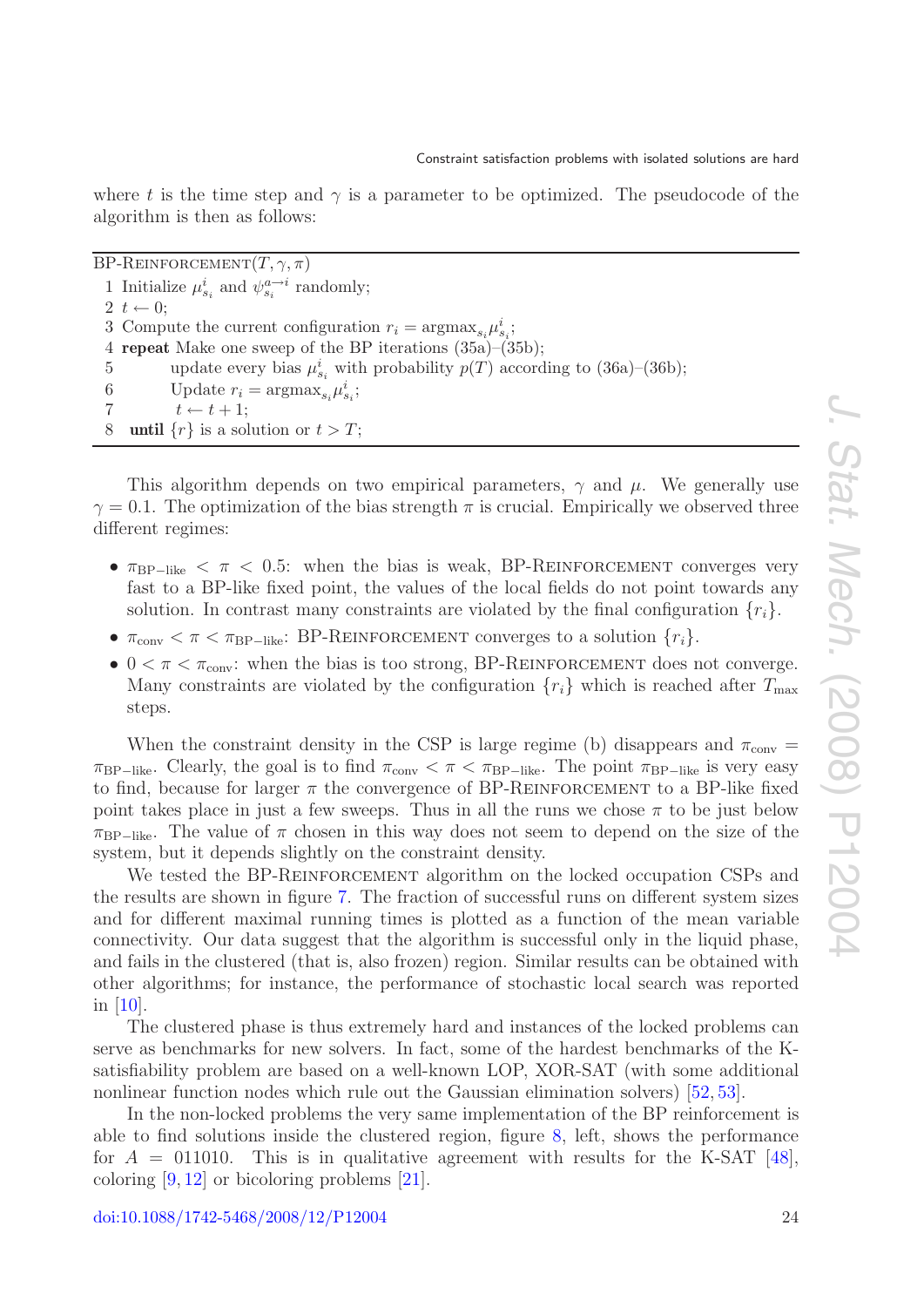

<span id="page-24-0"></span>

**Figure 7.** Performance of the BP reinforcement on two of the locked occupation problems. Probability of success versus average connectivity. Left:  $A = 010100$ , the optimal parameters:  $\gamma = 0.1$ ,  $\pi = 0.28$  for  $2.79 \leq \overline{l} \leq 2.95$ ,  $\pi = 0.30$  for  $2.97 \leq \bar{l} \leq 3.13$ ,  $\pi = 0.31$  for  $c = 3.15$ . Right:  $A = 010010$  with  $\gamma = 0.1$ ,  $\pi = 0.34$ . The different curves are for two different system sizes and two different maximal running times. The algorithm performs well only up to a connectivity close to the clustering transition ( $l_d = 3.07$  resp.  $l_d = 2.41$  to be compared with the satisfiability threshold  $l_s = 4.72$  resp.  $l_s = 3.16$ ). Qualitatively similar results were observed for all the other locked occupation problems we studied.

<span id="page-24-1"></span>

**Figure 8.** Left: performance of the BP reinforcement on one of the non-locked problems,  $A = 010110$ . Parameters:  $\gamma = 0.1$ ;  $\pi = 0.40$  for  $7.0 \leq \bar{l} \leq 7.8$ ,  $\pi = 0.42$ for  $7.9 \leq \overline{l} \leq 8.0$ ,  $\pi = 0.44$  for  $8.1 \leq \overline{l} \leq 8.4$ . The implementation of the algorithm is the same as for the locked problems in figure [7.](#page-24-0) Here solutions are found up to about half of the clustered region,  $l_d = 7.40$ . The condensation  $l_c = 8.78$  and the satisfiability  $l_s = 8.86$  transition are also marked. Right: the  $A = 0110100$  at regular graphs of  $L = 8$  is in the rigid phase, that is, almost all solutions belong to frozen clusters. Yet the BP reinforcement ( $\gamma = 0.1$ ,  $\pi = 0.36$ ) finds a solution almost surely (after 3 restarts)—the red curve. The blue curve gives a fraction of how many of the solutions found belonged to a frozen cluster. We see that asymptotically we never find the frozen solutions.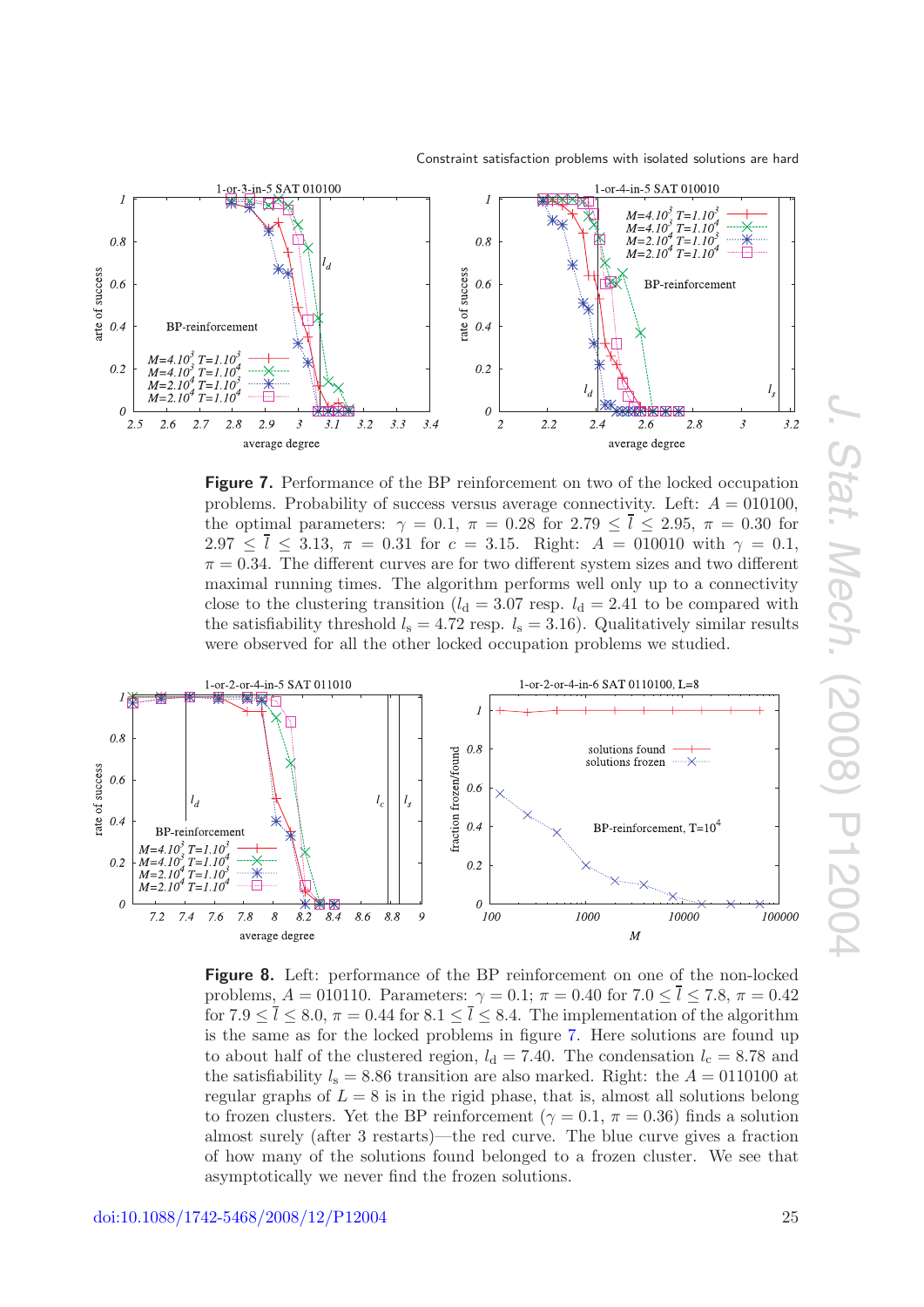It is not known how one can characterize from a geometrical point of view the connectivity threshold where BP reinforcement algorithms stop to be efficient in the nonlocked problems. It has been found in [\[21\]](#page-26-16) that even the rigid phase where almost all solutions are frozen may be algorithmically easy. Figure [8](#page-24-1) confirms this statement for the problem  $A = 0110100$  on the regular ensemble with  $L = 8$ . The ratio of success of the BP reinforcement (with 3 restarts) is close to one, and basically independent of system size, while it can be seen from  $(11)$  that this problem is in the rigid phase. On the other hand, the fraction of found solutions which are frozen (have a non-trivial whitening core [\[34,](#page-26-30) [54\]](#page-27-3)) goes to zero as the system size is growing, in agreement with the results of [\[21\]](#page-26-16). Thus the question of where is the easy/hard threshold in the non-locked problems remains open.

# <span id="page-25-1"></span>**6. Conclusion**

We studied the class of occupation CSPs on which we illustrated the difference between locked and non-locked CSPs. The point-like nature of clusters in LOPs is responsible for all of these differences. Our finding may be summarized as: 'locked problems are extremely simple and extremely hard'. The simplicity comes at the level of the phase diagram, which can be computed by the cavity method much more easily that in the general CSP. In certain cases some non-trivial quantities are probably amenable to a rigorous study along the lines that we sketched—such as, for example, the satisfiability threshold in the balanced locked problems. The hardness is algorithmic, some algorithms—as the BP decimation—fail completely and even the best-known algorithms are not able to find solutions in the clustered phase of the locked problems. Their simple description and algorithmic hardness makes the locked problems challenging for developments of new algorithms as well as for better theoretical understanding on the origin of hardness.

There are several clear directions in which this work should be extended. The planted ensembles of LOPs should be studied in order to provide hard benchmarks where the existence of a solution would be guaranteed. On the mathematical side the rigorous proof of the second moment method giving the satisfiability threshold in the balanced locked problems should be worked out. One may investigate if the location of the clustering threshold can be proven rigorously using the small noise reconstruction along the lines of [\[55\]](#page-27-4), or bounding the weight enumerator function along the lines of [\[39\]](#page-26-34). Also it will be interesting to study (at least numerically) the dynamics at finite temperature, as it might provide further insight into the connection between the dynamics of algorithms and structure of solutions. Finally the distance properties between solutions in locked CSPs make them interesting candidates for the development of nonlinear error correcting codes or compression schemes.

## <span id="page-25-2"></span>**Acknowledgments**

We thank Florent Krzakala, Cris Moore, Thierry Mora and Guilhem Semerjian for very useful discussions.

## <span id="page-25-3"></span><span id="page-25-0"></span>**References**

- <span id="page-25-5"></span><span id="page-25-4"></span>[1] Cook S A, 1971 *Proc. 3rd STOC* (New York: ACM) p 151
- [2] Garey M and Johnson D, 1979 *Computers and Intractability: A Guide to the Theory of NP-Completeness* (San Francisco: Freeman)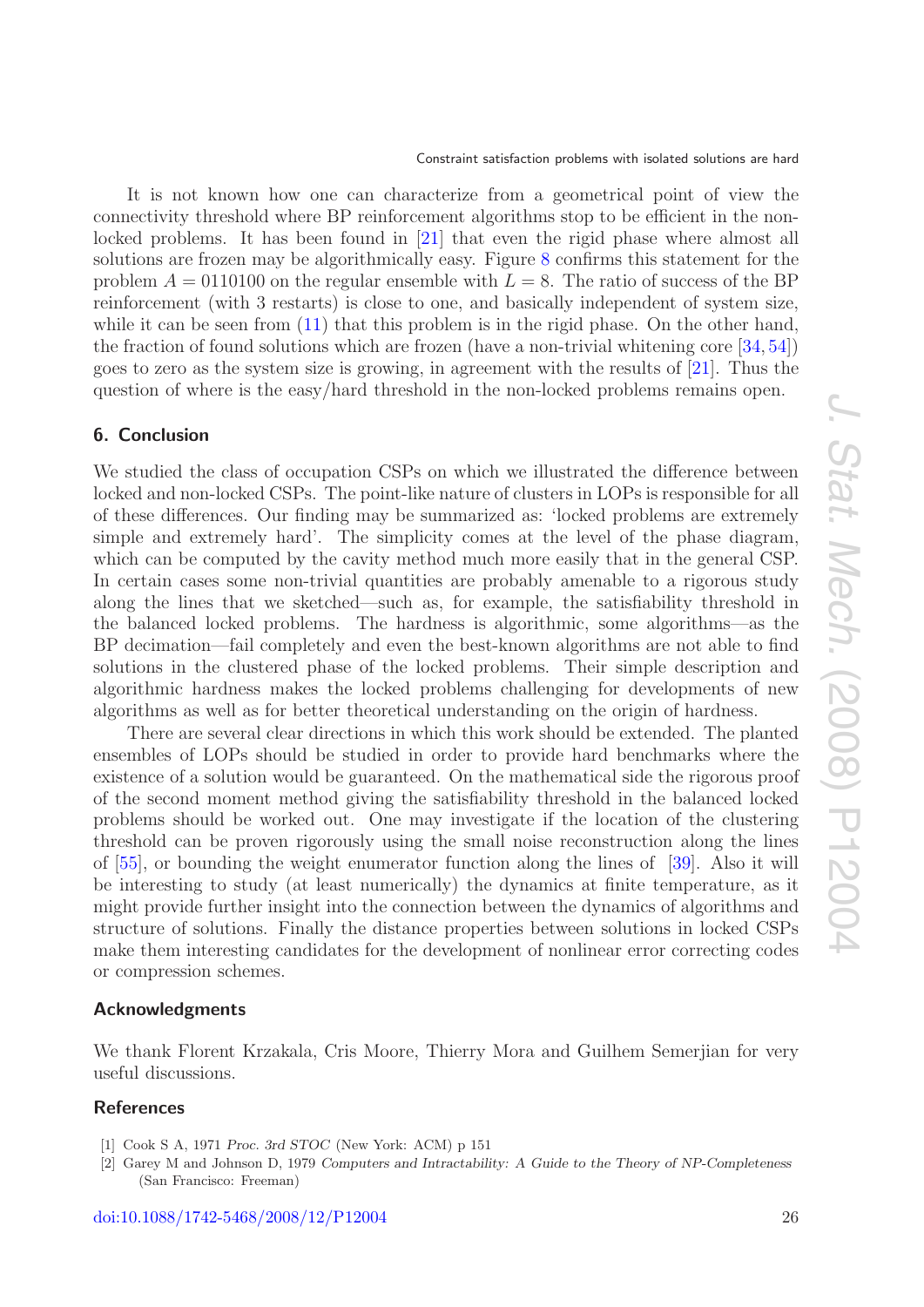- <span id="page-26-0"></span>[3] Cheeseman P, Kanefsky B and Taylor W M, 1991 *Proc. 12th IJCAI* (San Mateo, CA: Morgan Kaufmann) p 331
- <span id="page-26-2"></span><span id="page-26-1"></span>[4] Mitchell D G, Selman B and Levesque H J, 1992 *Proc. 10th AAAI* (Menlo Park, CA: AAAI Press) p 459
- [5] M´ezard M, Parisi G and Virasoro M A, 1987 *Spin-Glass Theory and Beyond* (*Lecture Notes in Physics* vol 9) (Singapore: World Scientific)
- <span id="page-26-4"></span><span id="page-26-3"></span>[6] M´ezard M, Parisi G and Zecchina R, 2002 *Science* **297** [812](http://dx.doi.org/10.1126/science.1073287)
- <span id="page-26-5"></span>[7] Biroli G, Monasson R and Weigt M, 2000 *Eur. Phys. J.* B **14** [551](http://dx.doi.org/10.1007/s100510051065)
- <span id="page-26-6"></span>[8] M´ezard M and Zecchina R, 2002 *Phys. Rev.* E **66** [056126](http://dx.doi.org/10.1103/PhysRevE.66.056126)
- <span id="page-26-7"></span>[9] Zdeborov´a L and Krzakala F, 2007 *Phys. Rev.* E **76** [031131](http://dx.doi.org/10.1103/PhysRevE.76.031131)
- <span id="page-26-8"></span>[10] Zdeborová L and Mézard M, 2008 *Phys. Rev. Lett.* **101** [078702](http://dx.doi.org/10.1103/PhysRevLett.101.078702)
- <span id="page-26-23"></span>[11] Mulet R, Pagnani A, Weigt M and Zecchina R, 2002 *Phys. Rev. Lett.* **89** [268701](http://dx.doi.org/10.1103/PhysRevLett.89.268701)
- <span id="page-26-9"></span>[12] Krzakala F, Montanari A, Ricci-Tersenghi F, Semerjian G and Zdeborov´a L, 2007 *Proc. Nat. Acad. Sci.* **104** [10318](http://dx.doi.org/10.1073/pnas.0703685104)
- <span id="page-26-10"></span>[13] Montanari A, Ricci-Tersenghi F and Semerjian G, 2008 *J. Stat. Mech.* [P04004](http://dx.doi.org/10.1088/1742-5468/2008/04/P04004)
- <span id="page-26-11"></span>[14] Mora T, 2007 *PhD Thesis* Université Paris-Sud <http://tel.archives-ouvertes.fr/tel-00175221/en/>
- <span id="page-26-12"></span>[15] Kschischang F R, Frey B and Loeliger H-A, 2001 *IEEE Trans. Inform. Theory* **47** [498](http://dx.doi.org/10.1109/18.910572)
- [16] M´ezard M and Montanari A, 2008 *Information, Physics, Computation: Probabilistic approaches* (Cambridge: Cambridge University Press) in preparation [www.lptms.u-psud.fr/membres/mezard/](http://www.lptms.u-psud.fr/membres/mezard/)
- <span id="page-26-14"></span><span id="page-26-13"></span>[17] Raymond J, Sportiello A and Zdeborov´a L, 2007 *Phys. Rev.* E **76** [011101](http://dx.doi.org/10.1103/PhysRevE.76.011101)
- <span id="page-26-15"></span>[18] Zdeborová L and Mézard M, 2006 *J. Stat. Mech.* [P05003](http://dx.doi.org/10.1088/1742-5468/2006/05/P05003)
- [19] Achlioptas D and Moore C, 2006 *SIAM J. Comput.* **36** [740](http://dx.doi.org/10.1137/S0097539703434231)
- <span id="page-26-16"></span>[20] Castellani T, Napolano V, Ricci-Tersenghi F and Zecchina R, 2003 *J. Phys. A: Math. Gen.* **36** [11037](http://dx.doi.org/10.1088/0305-4470/36/43/026)
- <span id="page-26-17"></span>[21] Dall'Asta L, Ramezanpour A and Zecchina R, 2008 *Phys. Rev.* E **77** [031118](http://dx.doi.org/10.1103/PhysRevE.77.031118)
- <span id="page-26-18"></span>[22] Marinari E and Semerjian G, 2006 *J. Stat. Mech.* [P06019](http://dx.doi.org/10.1088/1742-5468/2006/06/P06019)
- <span id="page-26-19"></span>[23] Schaefer T J, 1978 *Proc. 10th STOC* (New York: ACM) p 216
- <span id="page-26-20"></span>[24] M´ezard M, Ricci-Tersenghi F and Zecchina R, 2003 *J. Stat. Phys.* **111** [505](http://dx.doi.org/10.1023/A:1022886412117)
- [25] Connamacher H and Molloy M, 2004 *(FOCS 2004): Proc. 45th Symp. on Foundations of Computer Science (Rome, Oct. 2004)* (Los Alamitos, CA: IEEE Computer Society Press) ISBN0-7695-2228-9
- <span id="page-26-22"></span><span id="page-26-21"></span>[26] M´ezard M and Parisi G, 2001 *Eur. Phys. J.* B **20** [217](http://www.springerlink.com/content/mg5p2ay9m48hlcw2)
- [27] Pearl J, 1982 *Proc. American Association of Artificial Intelligence National Conf. on AI (Pittsburgh, PA)* p 133
- <span id="page-26-25"></span><span id="page-26-24"></span>[28] M´ezard M and Montanari A, 2006 *J. Stat. Phys.* **124** [1317](http://dx.doi.org/10.1007/s10955-006-9162-3)
- <span id="page-26-26"></span>[29] Mossel E, 2001 *Ann. Appl. Probab.* **11** [285](http://dx.doi.org/10.1214/aoap/998926994)
- <span id="page-26-27"></span>[30] Zdeborová L, 2007 *Ph D Thesis* Université Paris-Sud arXiv[:0806.4112v1](http://arxiv.org/abs/0806.4112v1) [cond-mat.stat-mech]
- <span id="page-26-28"></span>[31] Semerjian G, 2008 *J. Stat. Phys.* **130** [251](http://dx.doi.org/10.1007/s10955-007-9417-7)
- <span id="page-26-29"></span>[32] Achlioptas D, Naor A and Peres Y, 2005 *Nature* **435** [759](http://dx.doi.org/10.1038/nature03602)
- <span id="page-26-30"></span>[33] Achlioptas D and Ricci-Tersenghi F, 2006 *Proc. of 38th STOC* (New York: ACM) p 130
- <span id="page-26-31"></span>[34] Ardelius J and Zdeborov´a L, 2008 *Phys. Rev.* E **78** [040101\(R\)](http://dx.doi.org/10.1103/PhysRevE.78.040101)
- [35] Krauth W and Mézard M, 1989 *J. Physique* **50** [3057](http://dx.doi.org/10.1051/jphys:0198900500200305700)
- <span id="page-26-32"></span>[36] Martin O C, Mézard M and Rivoire O, 2004 *Phys. Rev. Lett.* **93** [217205](http://dx.doi.org/10.1103/PhysRevLett.93.217205)
- <span id="page-26-33"></span>[37] Martin O C, Mézard M and Rivoire O, 2005 *J. Stat. Mech.* [P09006](http://www.iop.org/EJ/abstract/1742-5468/2005/09/P09006)
- <span id="page-26-34"></span>[38] Zhou H and Ou-Yang Z, 2003 arXiv[:cond-mat/0309348v1](http://arxiv.org/abs/cond-mat/0309348v1) [cond-mat.dis-nn]
- <span id="page-26-35"></span>[39] Mora T and Mézard M, 2006 *J. Stat. Mech.* [P10007](http://dx.doi.org/10.1088/1742-5468/2006/10/P10007)
- <span id="page-26-36"></span>[40] Di C, Richardson T J and Urbanke R, 2006 *IEEE Trans. Inform. Theory* **52** [4839](http://dx.doi.org/10.1109/TIT.2006.883541)
- [41] Montanari A and Ricci-Tersenghi F, 2003 *Eur. Phys. J.* B **33** [339](http://dx.doi.org/10.1140/epjb/e2003-00174-7)
- <span id="page-26-37"></span>[42] Rivoire O, Biroli G, Martin O C and M´ezard M, 2004 *Eur. Phys. J.* B **37** [55](http://dx.doi.org/10.1140/epjb/e2004-00030-4)
- <span id="page-26-38"></span>[43] Krzakala F and Zdeborov´a L, 2008 *Europhys. Lett.* **81** [57005](http://dx.doi.org/10.1209/0295-5075/81/57005)
- [44] Achlioptas D, Chtcherba A, Istrate G and Moore C, 2001 *SODA '01: Proc. 12th Annual ACM-SIAM Symp. on Discrete Algorithms* (Philadelphia: SIAM) p 721
- <span id="page-26-40"></span><span id="page-26-39"></span>[45] Cocco S, Dubois O, Mandler J and Monasson R, 2003 *Phys. Rev. Lett.* **90** [047205](http://dx.doi.org/10.1103/PhysRevLett.90.047205)
- <span id="page-26-41"></span>[46] Achlioptas D, Kirousis L M, Kranakis E and Krizanc D, 2001 *Theor. Comput. Sci.* **256** [109](http://dx.doi.org/10.1016/S0304-3975(01)00154-2)
- <span id="page-26-42"></span>[47] Parisi G, 2003 arXiv[:cs/0301015](http://arxiv.org/abs/cs/0301015)
- <span id="page-26-43"></span>[48] Chavas J, Furtlehner C, Mézard M and Zecchina R, 2005 *J. Stat. Mech.* [P11016](http://dx.doi.org/10.1088/1742-5468/2005/11/P11016)
- <span id="page-26-44"></span>[49] E´en N and Sorensson N, 2004 *Theory and Applications of Satisfiability Testing* (Berlin: Springer) p 502
- <span id="page-26-45"></span>[50] Montanari A, Ricci-Tersenghi F and Semerjian G, 2007 *Proc. Allerton* at press arXiv[:0709.1667v1](http://arxiv.org/abs/0709.1667v1) [cs.AI]
- [51] Braunstein A and Zecchina R, 2006 *Phys. Rev. Lett.* **96** [030201](http://dx.doi.org/10.1103/PhysRevLett.96.030201)